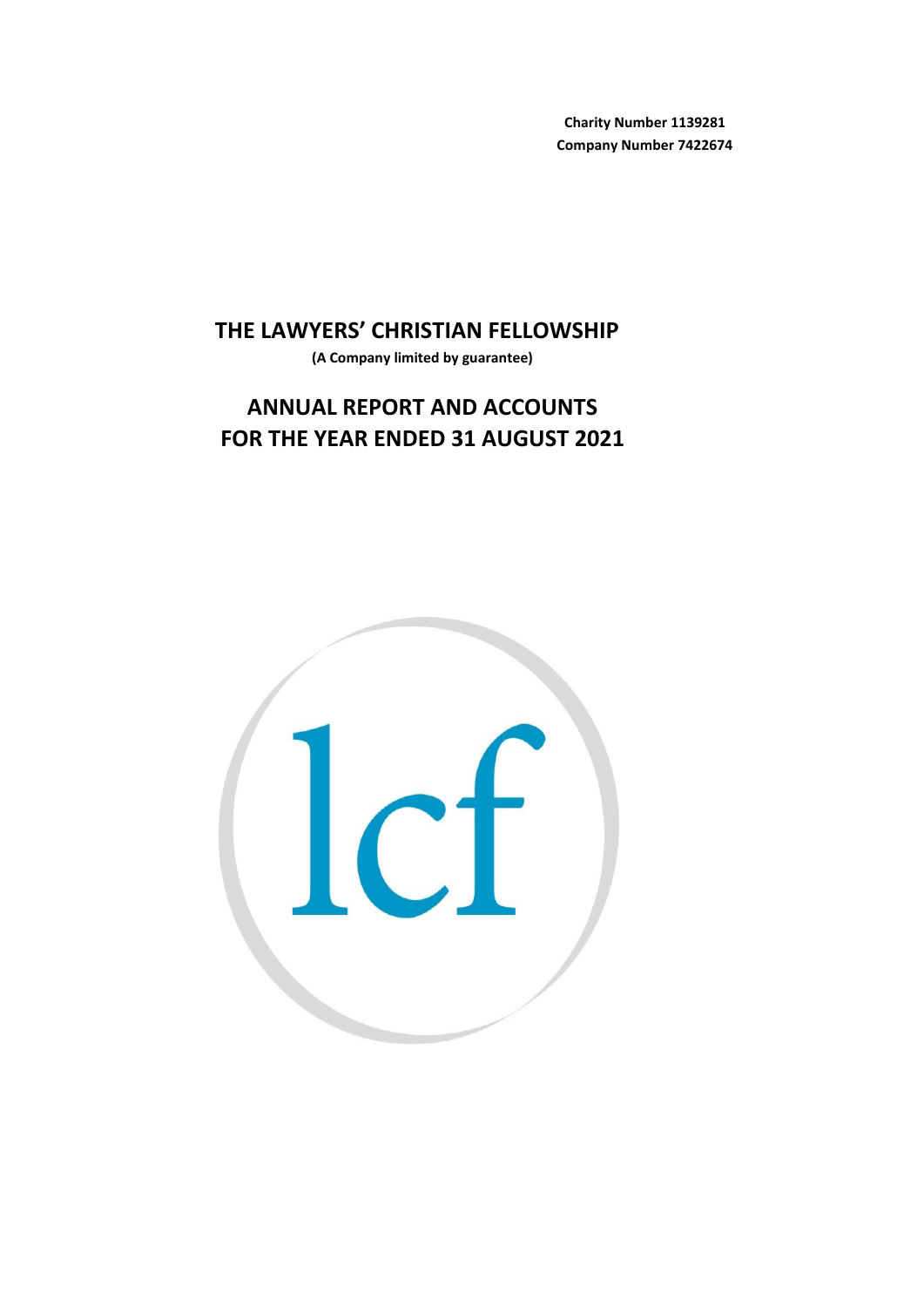# **FOR THE YEAR ENDED 31 AUGUST 2021**

# **COMPANY INFORMATION**

| Directors/Trustees                 | Elsa Glauert                                  |
|------------------------------------|-----------------------------------------------|
|                                    | Timothy Grainger (appointed 8 March 2021)     |
|                                    | Alasdair Henderson (resigned 30 June 2021)    |
|                                    | Jonathan Hyde                                 |
|                                    | Rebekah Muinde                                |
|                                    | Janys Scott                                   |
|                                    | Hilary Underwood                              |
|                                    |                                               |
| <b>Governing Document</b>          | Memorandum and Articles of Association (dated |
|                                    | 28 October 2010)                              |
|                                    |                                               |
| <b>Company Registration Number</b> | 7422674                                       |
|                                    |                                               |
| <b>Charity Registration Number</b> | 1139281                                       |
|                                    |                                               |
| <b>Registered Office</b>           | 8 Marshalsea Road                             |
|                                    | London                                        |
|                                    | SE1 1HL                                       |
|                                    |                                               |
| <b>Independent Examiner</b>        | Lisa Darby ACA                                |
|                                    | Stewardship                                   |
|                                    | 1 Lamb's Passage                              |
|                                    | London EC1Y 8AB                               |
| <b>Bankers</b>                     |                                               |
|                                    | Barclays Bank Plc                             |
|                                    | 43 High Street                                |
|                                    | Sutton SM1 1DR                                |
|                                    | <b>CAF Bank Ltd</b>                           |
|                                    | 25 Kings Hill Avenue, West Malling            |
|                                    |                                               |

# **CONTENTS**

Kent ME19 4JQ

|                                                              | Page      |
|--------------------------------------------------------------|-----------|
| Company Information                                          |           |
| Directors' Report                                            | $2 - 8$   |
| Independent Examiner's Report                                | 9         |
| <b>Statement of Financial Activities</b>                     | 10        |
| <b>Balance Sheet</b>                                         | 11        |
| Detailed Statement of Financial Activities with comparatives | 12        |
| Notes to the Accounts                                        | $13 - 18$ |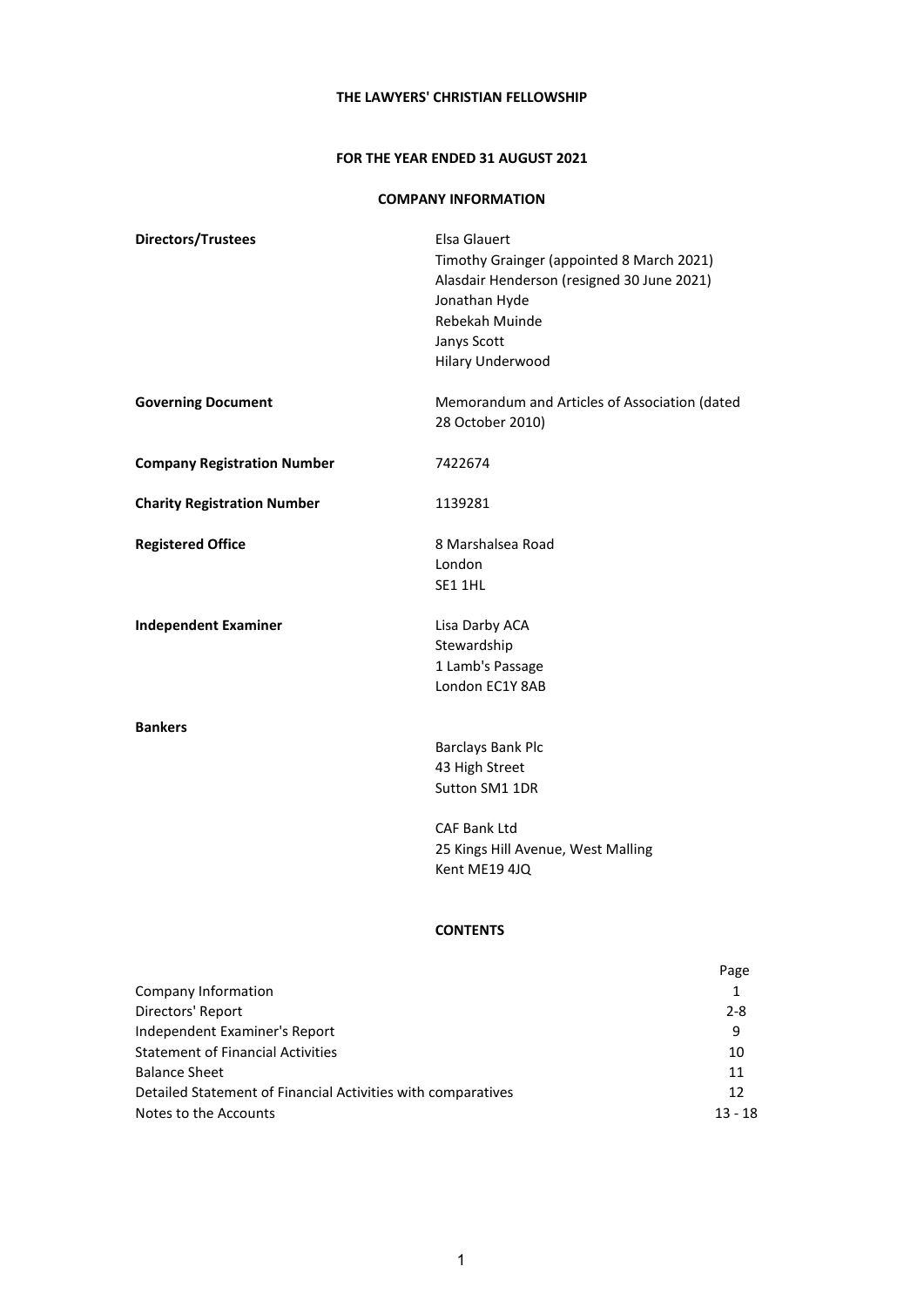# LAWYERS' CHRISTIAN FELLOWSHIP TRUSTEES' REPORT FOR THE YEAR ENDED 31 AUGUST 2021

The trustees have pleasure in submitting the Report and Accounts for the year ended 31 August 2021.

# **Objects of the charity**

The Lawyers' Christian Fellowship ('LCF') is a Private Limited Company by guarantee and is governed by its Memorandum and Articles of Association ('the Articles'). The objects of the LCF in accordance with the Articles and for the public benefit are:

a) To promote the Christian faith throughout the United Kingdom of Great Britain and Northern Ireland and internationally in particular by working with the legal profession; and

b) To relieve poverty in accordance with the Christian faith.

Since 1852 the LCF has been a constant witness to the good news of Jesus Christ within the legal profession. In those 169 years Christian lawyers and law students from across the United Kingdom have been committed to sharing the gospel with those they interact with, whilst promoting a biblical view of justice and bringing biblical values to the practice of law.

The Lawyers' Christian Fellowship is about Christian lawyers communicating the whole Gospel about Jesus Christ. This is **the unifying purpose** of the LCF. The LCF seeks to accomplish its Gospel purpose by its members and its four strategic aims. Its **members** are Christian lawyers – including law students, legal academics, paralegals, trainee and qualified lawyers, and the judiciary – and its **four strategic aims** are to:

1. Seek Justice (what we do): Resourcing Biblically-faithful legal work

- 2. Love Mercy (what we say): Facilitating Gospel proclamation in and through the legal profession
- 3. Walk Humbly (what we are): Supporting whole-life Christian discipleship

4. Prayer Fellowship (whom we trust): Articulating faith in God together for our Gospel mission in law

As we do this we are guided by our **Values**, which are that the LCF aims to be always:

- **Grounded in truth:** We stand on the word of God as our foundation;
- · **Passionate about justice:** We seek to defend and declare God's heart for justice;
- · **Driven to mission:** We are committed to making Christ known at home and abroad;

· **Marked by integrity:** In all that we do and say, we are striving to be sealed by the hallmark of integrity;

· **Genuine in fellowship:** We are united in supporting, serving, equipping and encouraging one another to be an effective witness for Christ as we love one another;

· **Committed to the local church:** Our work should be of benefit to the local church and encourage our members to engage and resource their local churches;

· **Effective in partnership:** We desire to serve the worldwide body of Christ with the gifts we have by partnering with others who share our values.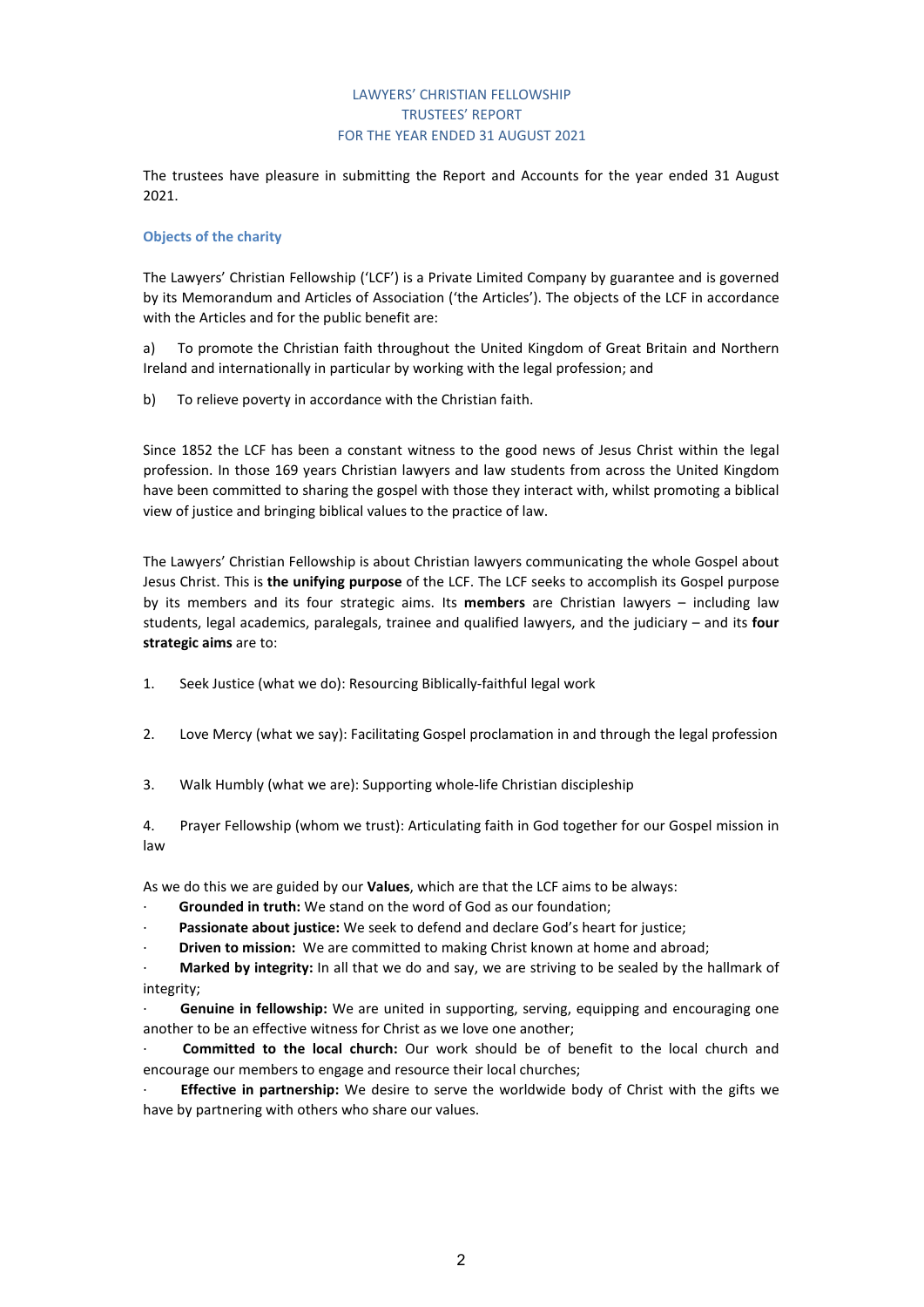# **Summary of the charity's main activities and achievements**

In planning its activities, the Trustees have applied the guidance on public benefit issued by the Charity Commission. During 20/21, the application of Charity Commission guidance has been steered by the involvement of Nat Johnson on the Operations Committee as a specialist Charity Lawyer.

To further the above objects, mission, vision and values, the LCF's main activities and achievements were as follows:

# *1. Seek Justice: Resourcing Biblically-faithful legal work*

The LCF produces resources which cover a broad range of issues relating to legal, ethical and theological issues and, in 20/21, were made available to the wider public through downloadable copies of written materials, audio files and videos, as well as through our weekly 'Word for the Week'. Aimed at members, their churches and the wider community, these high-quality resources equip and provide guidance to members on various issues, pressures and challenges within the law and legal life as a Christian, whilst encouraging confidence in their gospel witness.

During 20/21, further resources have been added to our online library, including further videos from our 'Mental Health for the Christian Lawyer' seminar series, Justice Matters, Beatitudes for Lawyers, and Real Lives, interviewing Christian Lawyers.

During the last year, despite the continued Covid-19 restrictions, the LCF has continued to develop its teaching programme in the UK and internationally, in the following ways:

· Hosting series of **online events, with a range of topics**. Online events continue to allow for greater engagement across our membership, with people joining from across the UK.

Launching a monthly online lunchtime Book Club 'A Biblical View of Law and Justice' with its author Professor David McIlroy.

· Supporting our partners in East Africa, who were impacted by lockdowns in their countries but who continued to seek creative solutions to continue to serve the needs of their communities.

· The **Access to Justice Working Group surveyed members** to better understand levels of engagement in access to justice among members and their understanding of a Christian response to this area; with a view to equipping, resourcing and inspiring members to deepen their engagement. The review, led by Sir Mark Hedley, produced a thorough report, which was launched in October 2021 at the LCF National Conference.

· Growing our **CLEAR Alumni network** with monthly and quarterly prayer calls, which have also seen deepening relationships with our partners and members as we encourage and pray with one another; and preparing for an exciting academic year programme.

Resourcing groups across Europe, and building relationships across the continent.

# *2. Love Mercy: Facilitating Gospel proclamation in and through the legal profession*

To promote the Christian faith, the LCF organises events throughout the UK which provide an opportunity for lawyers and members of the public to hear about and explore the Christian faith. Highlights of the year include: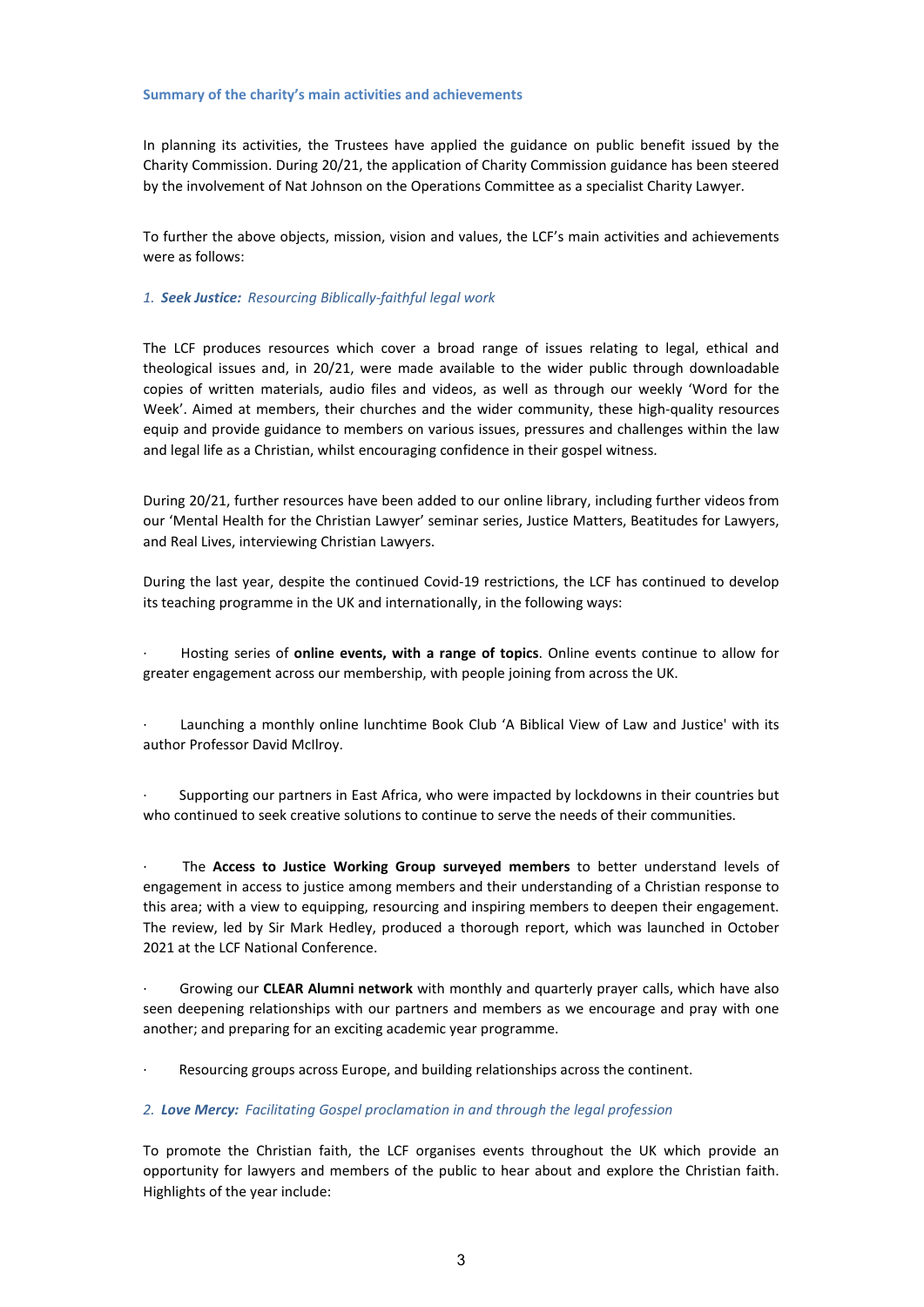- Providing evangelism training for our members.
- Online evangelistic events, at Christmas and Easter.
- · Running an online course for lawyers exploring the Christian faith

# *3. Walk Humbly: Supporting whole-life Christian discipleship*

As a Christian lawyer, the pressure of legal work presents unique challenges to whole-life discipleship. The LCF seeks to address the real questions which studying and practising law presents to Christians through teaching events and resources. In 20/21 these included:

· Continuing a series of national, virtual seminars entitled '**Mental Health for the Christian Lawyer',** where we also provide an extensive further resources and signposted various sources of support, and were pleased that the series attracted a good level of international engagement also.

· The '**Walk, Work, Witness mentoring scheme**' to bring the benefit of godly mentoring relationships to Christian lawyers, and enable our members to encourage one another and build each other up. After a successful pilot scheme, the programme was launched in summer 2021, and has been met with a good take-up.

· Exploring key issues in **online seminars,** such as the '**Beatitudes for Lawyers**' series, featuring a succession of speakers.

· Hosting **online student discussion groups**, which allowed students to consider topics raised in the online seminars in more depth, including personal application.

· Convening our first ever **careers fair** for student and young lawyers, with several Christian law firms participating.

- Hosting a SYL mini-conference, online.
- Supporting members by meeting 1-2-1 online and via telephone.
- · Producing **resources to equip members** where in person events were not possible.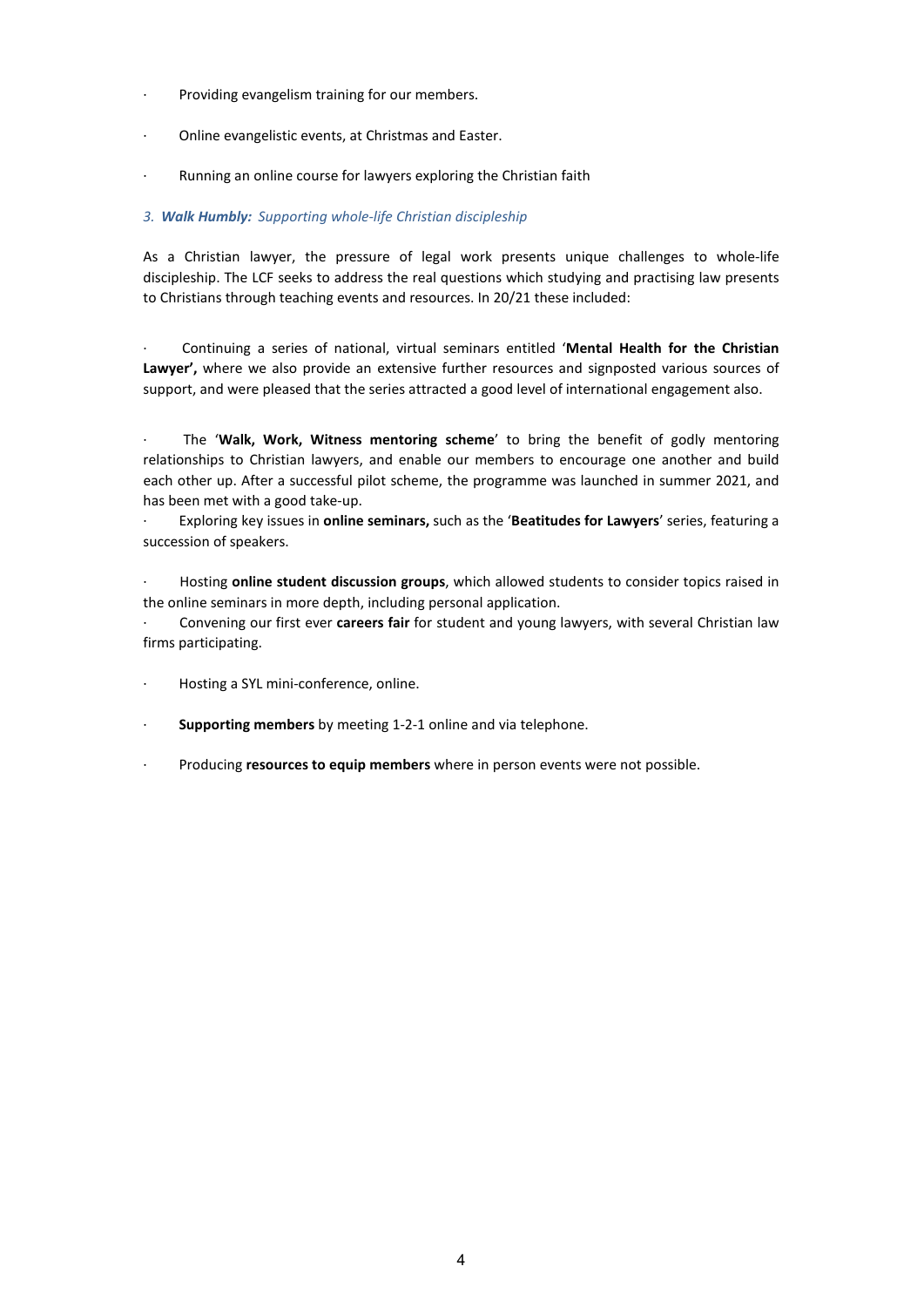# *4. Prayer Fellowship: Articulating faith in God together for our Gospel mission in law*

The LCF was established in 1852 as a prayer union, and continues to bring Christian lawyers together, in person or by a shared resource, to prayer. Highlights of the last year include:

A monthly prayer call on Tuesday lunchtimes, for all members. The calls bring together members in the UK with our partners in Europe and East Africa.

· Convening our monthly **London Prayer Breakfasts** online, meeting each month with good attendance.

· Regular **prayer meetings in Scotland**, with the monthly meetings being well-attended online by a core group of members.

· Continuing our daily prayer resource for Christians in law and for members of the public via the PrayerMate app. Approximately 18% of subscribers are from overseas (USA, Switzerland, Singapore, Kenya).

· Supporting our international partners with monthly prayer calls, including a multi-lingual prayer call. The format has been amended and the invitation extended more widely to LCF members and CLEAR partners.

**Staff praying** with and for members.

# **Plans for the future**

In the future, the LCF will continue to carry out its current objectives and activities. Plans for Autumn 2021/22 academic year include the following:

· *Seek Justice:* Launching our new **'Complete Lawyer'** programme, providing teaching lifetsyle attitudes using key passages from the Philippians. The seminars will be a mix of in person and online, so we hope a broad range of our membership will be able to participate.

· *Seek Justice:* Holding our National Conference in person, providing teaching on **'The Complete Lawyer',** based on **Philippians**, as well as seminars on topical subjects such as conflict and stress.

· *Seek Justice:* Running online LICC's Transforming Work course for members, equipping for workplace evangelism.

· *Love Mercy:* Hosting **Christmas carol services:** in London, in person, with Mark Greene from LICC; in Liverpool, in person, with Stephen Shaw QC; in Scotland, online, with Rev Dr Willie Philip.

· *Walk Humbly* : Developing the Legal Academics, Judges, Corporate Members, and Family Law Groups, to bring together like-minded professionals for teaching and encouragement, to share and collaborate in specific areas, to pray for one another and to support outreach.

· *Walk Humbly* : Fully launching our mentoring programme, including further 'rounds' of matching mentors and mentees. Developing other ways to provide member-to-member support in the regions, including online regional meet-ups.

· *Prayer Fellowship:* Maintaining **regional, national and international prayer meetings** started during lockdown, as a way for our members to keep connecting for prayer.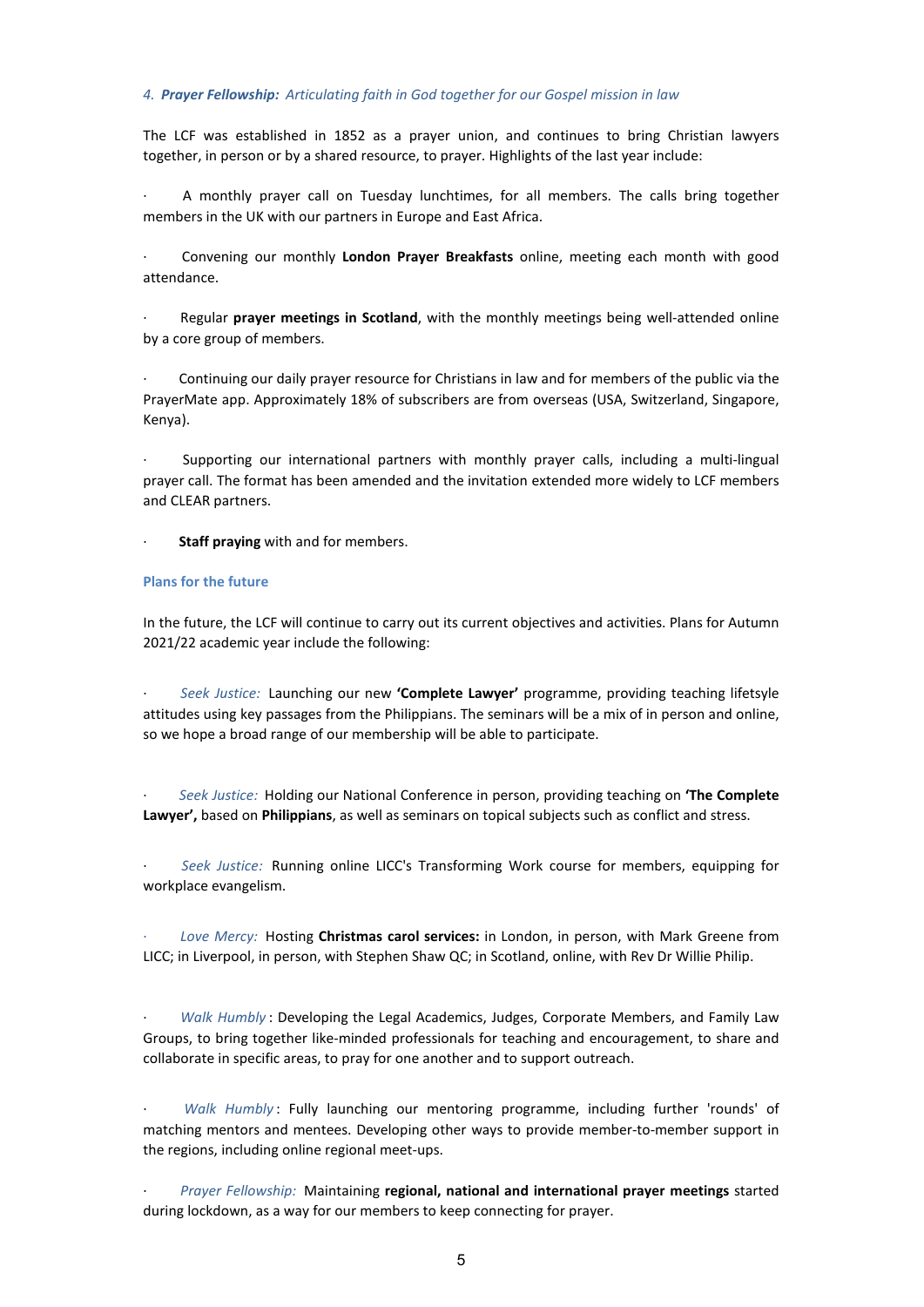· *Prayer Fellowship:* A members' Ski trip: a time for fun and down-time, but also for Bible teaching and an opportunity to develop lasting Christian friendships.

# **Membership**

Our members remain integral to our ministry. They serve in a variety of ways, including volunteering for international mission trips, co-ordinating regional groups, speaking at seminars and drafting 'Word for the Week' contributions. They also give a great deal of time to the various committees: Student & Young Lawyer; International; Operations.

# **Staff**

The year saw many staff changes. Jen McKelvin, Director of Operations & Resources, left for maternity leave in November 2020 and has decided not to return; Janet Cole, who joined in November 2020 to cover the role originally as maternity cover, is now permanent. Damilola Makinde finished as Student & Young Lawyer (SYL) Ministry Associate, and in June 2021, Felipe Carvalho started as our Director of SYL Ministries, working from Portugal while his UK visa is processed. Jane Allen joined in November 2020 as the new International Ministry Associate, taking over from Esther Wade. In spring 2020, we welcomed back Moni Olatunji into the Executive Assistant post, bidding farewell to Tochi Irukwu who covered the role during Moni's maternity leave.

# **Structure, Governance and Management**

Responsibility for providing charitable governancein 20/21 , including reviewing and agreeing strategic priorities, rested with the trustees who met quarterly to monitor the activities of the charity. The staff team, who are members of the LCF in their own right, are responsible for implementing the strategic priorities and for the day to day running of the Charity.

Trustees are appointed by resolution of the Trustees for a term of three years. A Trustee's appointment (and any subsequent reappointment) is subject to ratification by the members at the annual general meeting following his or her appointment. One trustee was appointed in 20/21 – Tim Grainger – and his appointment was ratified at AGM in October 2021. Alasdair Henderson stepped down as trustee and Vice Chair following the National Council in June 2021; Jonathan Hyde remained Chair of Trustees and Rebekah Muinde was appointed Vice-Chair in June 2021.

The Association of Christian Law Firms merged into the LCF with effect from March 2020. So far Cowans Solicitors, Edward Connor Solicitors, Ellis Fermor & Negus, Fiona Bruce Solicitors, Hewetts, Sookias & Sookias, and Wellers Law Group have confirmed their membership. A number of sole practitioners also regularly attend this group.

# **Financial review**

The results for the 12 month period to 31 August 2021 are as set out in the Statement of Financial Activities at page 10.

Income for the year was £266,504 (2020: 8 months £2173,622) and expenditure for the year was £282,536 (2020 8 months: £212,400) resulting in net expenditure for the period of £16,032 (2020 8 months £38,779). Total reserves at the end of the year were £94,997 (£111,029 at 31 August 2020) of which £9,307 were restricted.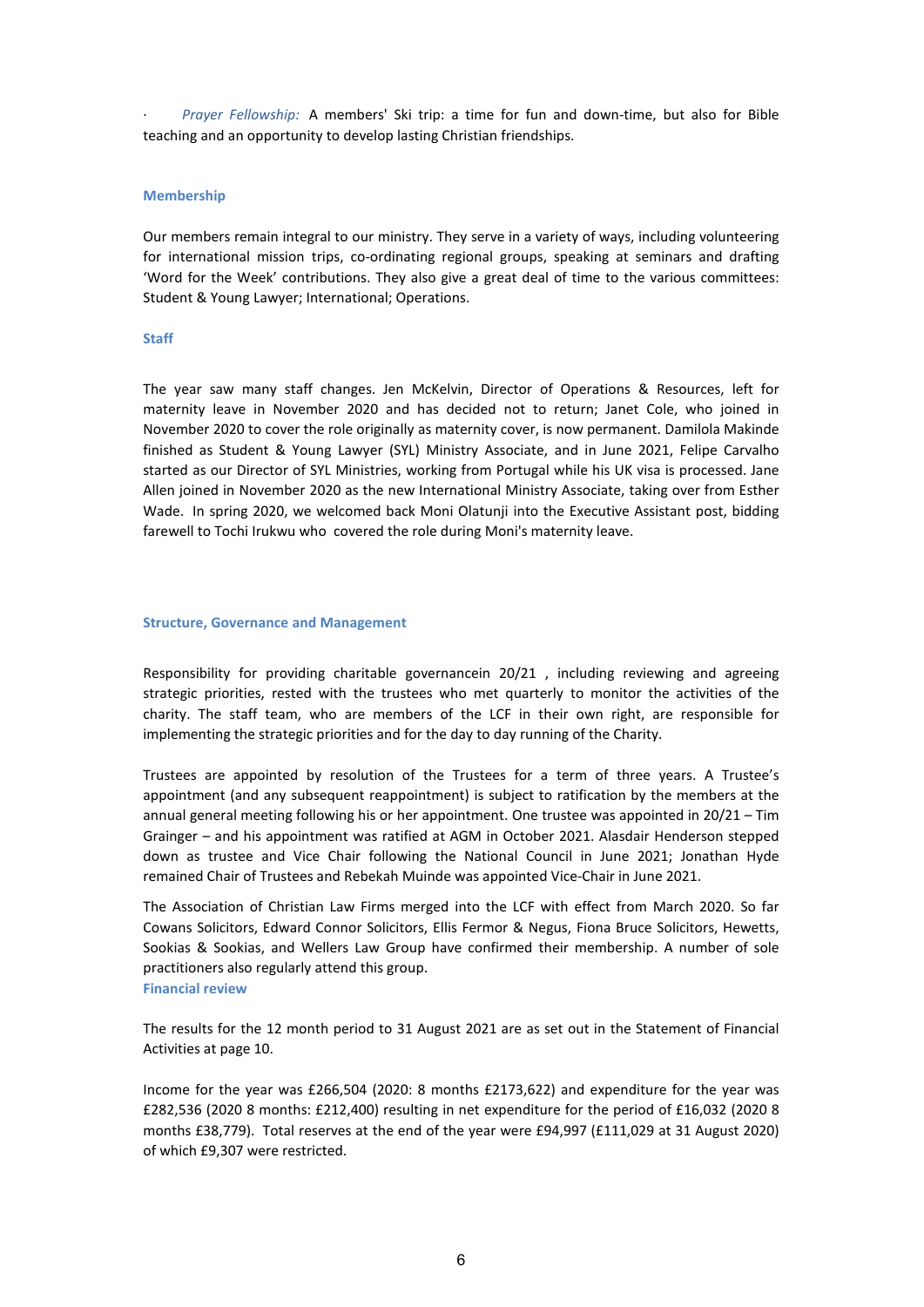### **Reserves**

The reserves policy requires the charity to have sufficient free cash reserves to cover closure costs, namely those financial liabilities which the charity is required to meet in the event of its dissolution. Closure costs have reduced as a result of staff and lower lease costs, and this is conservatively estimated at around £65,000.

At the end of the year, the charity had free cash reserves of £82,363 (31/8/20: £112,628) in accordance with this policy.

The trustees continue to monitor closely the financial position and receive detailed reports on all financial activities on the LCF throughout the year at their quarterly meetings. They are assisted by an Operations Committee who also meet every quarter. Monthly management accounts are prepared for the Executive Director and disseminated to Trustees and the relevant committees as needed.

### **Key risks and uncertainties**

The trustees review the charity's activities regularly to identify significant risks and, where possible, they take appropriate measures to mitigate those risks. In relation to financial risk, the trustees consider that there are sufficient reserves, any risks having been considered and taken into account for future budgets.

### **COVID-19**

After further consideration, we continued a programme of furloughing staff for short periods of time throughout the year, which mitigated Covid-related membership cancellations, whereby some of our members were financially adversely impacted by the pandemic.

Aware of our deficit budget, and keen to avoid redundancies if membership subscriptions continued to fall, the decision was taken to utilise the Government Job Retention Scheme in order to preserve the Charity's working capital.

With uncertainty over in person events and further lockdowns, we continued with developing and delivering an online programme and creating new resources, enabling our programme of prayer and support to continue. This has had an unforeseen advantage that regional members have been able to take part fully.

Due to the nature of its charitable purposes, the LCF has been able to redesign the format and content of its activities in response to the measures taken to control the spread of COVID-19. Whilst conferences and other physical gatherings were largely postponed or suspended due to social restrictions, much of the work of the charity has been able to continue online. In October 2021, however, we had our first 'in person' event with our National Conference in Oxford - to minimise risk (both to indivduals and to LCF financially), this was a day conference at St Ebbe's church in Oxford.

The longer-term financial impact of the pandemic is difficult to ascertain. However, at the end of the Financial Year income is up. This increased level of income has, in part, been supported by income from the government's job retention scheme from the furloughing of staff members for short periods and growing subscriptions revenue. Additionally, lockdown measures have led to reduced expenditure for the same period and, combined with increased charity revenue, have resulted in increased free cash reserves compared with the previous year to date. The charity's budget and accounts are being kept under regular review by the Executive Director, the Director of Operations & Resources, the Operations Committee and Trustees.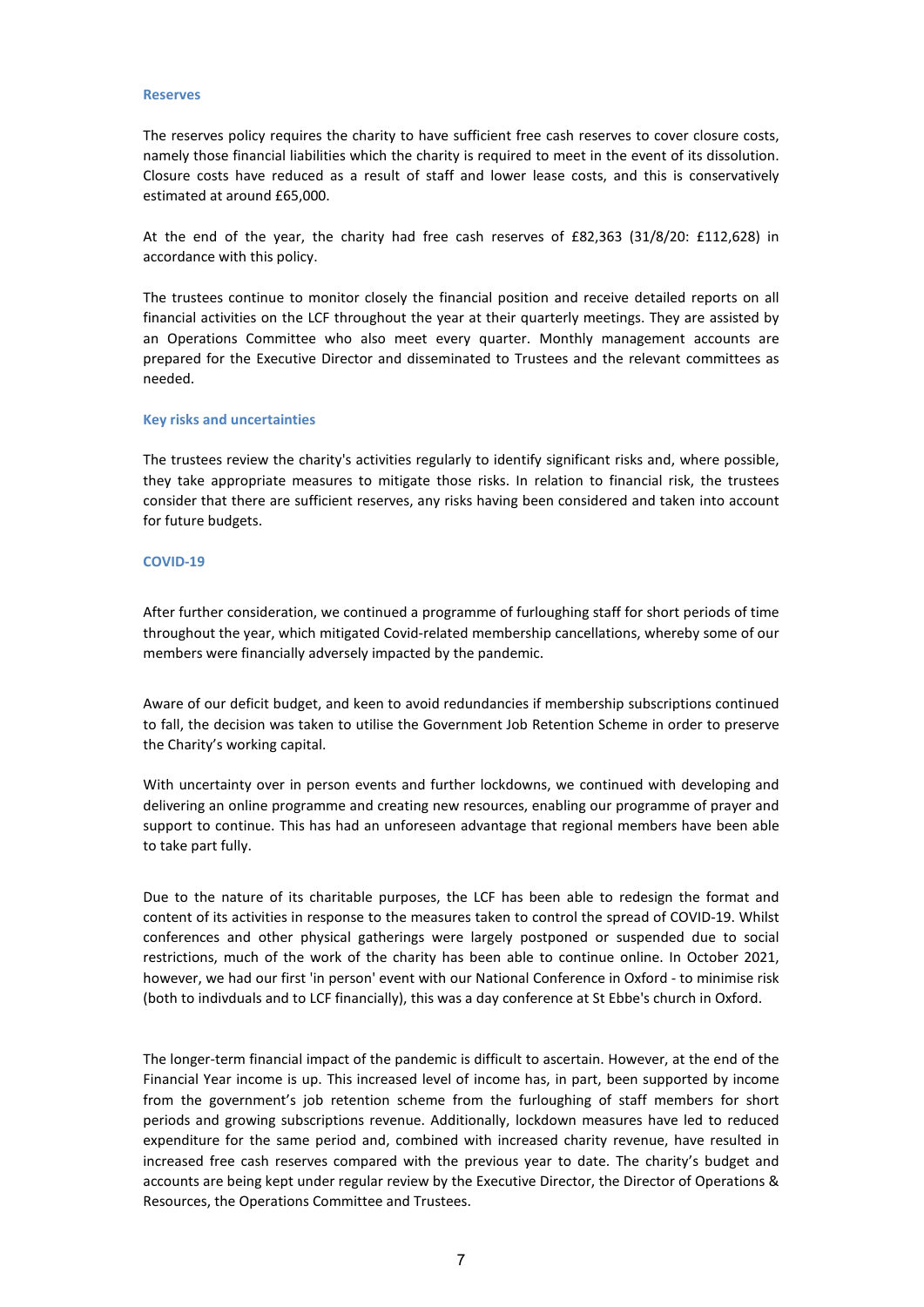### **Responsibilities of trustees under charity law**

The trustees are responsible for preparing the trustees' report and the financial statements in accordance with applicable law and United Kingdom Accounting Standards (United Kingdom Generally Accepted Accounting Practice).

Company law requires the trustees to prepare financial statements for each financial year which give a true and fair view of the state of the affairs of the charity as at the balance sheet date and of its incoming resources and application of resources for the financial year.

In preparing these financial statements, the trustees are required to:

- 1. Select suitable accounting policies and apply them consistently;
- 2. Observe the methods and principles in the Charities SORP;
- 3. Make judgements and estimates that are reasonable and prudent;

4. State whether the applicable accounting standards have been followed, subject to any material departures disclosed and explained in the financial statements; and

5. Prepare the financial statements on a going concern basis unless it is inappropriate to presume that the charity will continue in operation.

The trustees are responsible for keeping proper accounting records that disclose with reasonable accuracy at any time the financial position of the charity and enable them to ensure that the financial statements comply with the Charities Act 2011 and the Charity (Accounts and Reports) Regulations 2008. They are also responsible for safeguarding the assets of the charity and hence for taking reasonable steps for the prevention and detection of fraud and other irregularities.

# **Approval**

This report, which has been prepared in accordance with the provisions of the Companies Act 2006 relating to small companies, was approved by the trustees on 28 February 2022 and signed on their behalf by:

Rebekah Muinde

Rebekah Muinde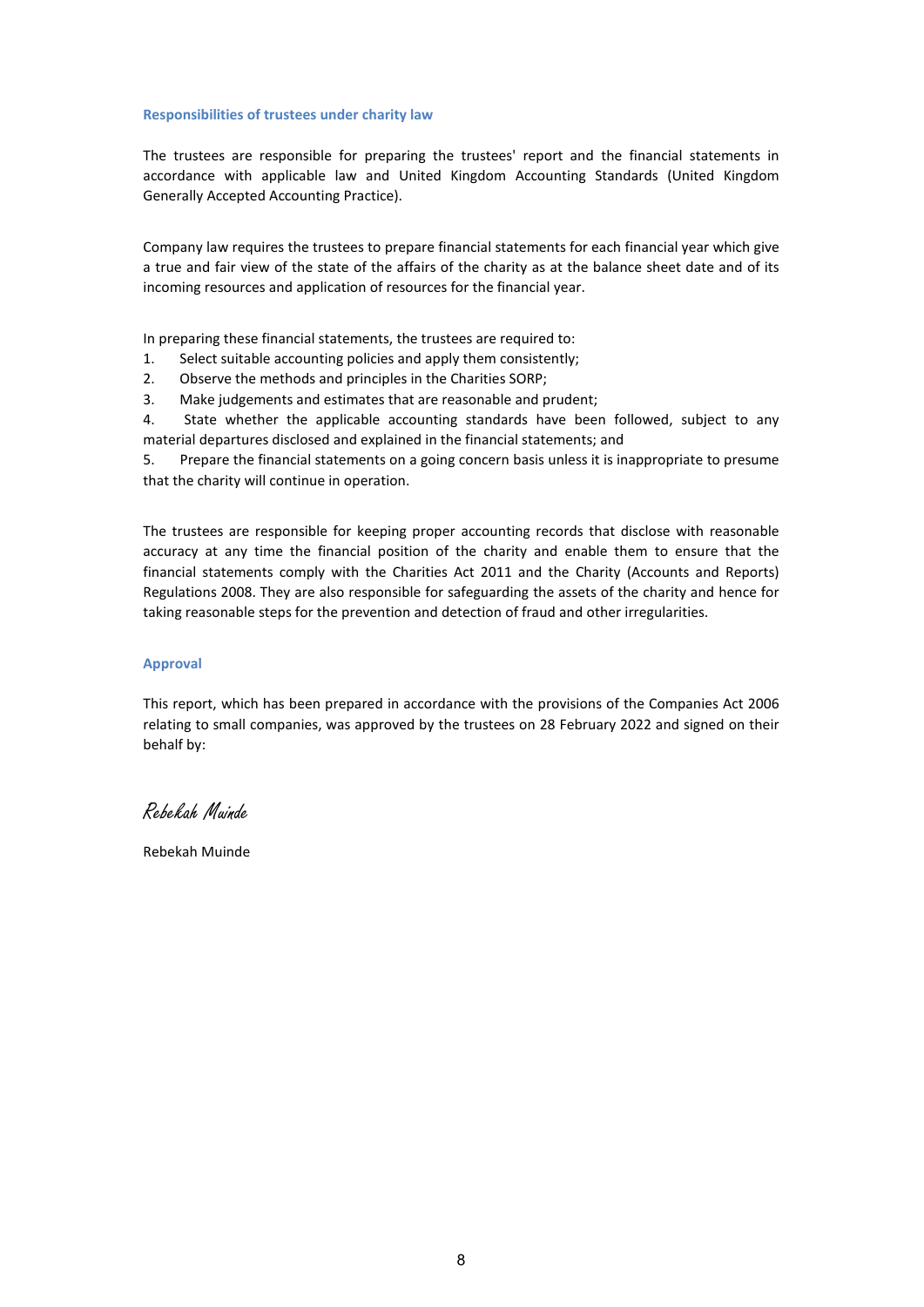# **INDEPENDENT EXAMINER'S REPORT TO THE TRUSTEES OF**

# **THE LAWYERS' CHRISTIAN FELLOWSHIP**

I report to the charity trustees on my examination of the accounts of the Company for the year ended 31 August 2021 on pages 10 to 18 following, which have been prepared on the basis of the accounting policies set out on page 13 and 14.

# **Responsibilities and basis of report**

As the charity's trustees of the Company (and also its directors for the purposes of company law) you are responsible for the preparation of the accounts in accordance with the requirements of the Companies Act 2006 ('the 2006 Act').

Having satisfied myself that the accounts of the Company are not required to be audited under Part 16 of the 2006 Act and are eligible for independent examination, I report in respect of my examination of your charity's accounts as carried out under section 145 of the Charities Act 2011 ('the 2011 Act'). In carrying out my examination I have followed the Directions given by the Charity Commission under section 145(5) (b) of the 2011 Act.

# **Independent examiner's statement**

Since the Company's gross income exceeded £250,000 your examiner must be a member of a body listed in section 145 of the 2011 Act. I confirm that I am qualified to undertake the examination because I am a member of the ICAEW, which is one of the listed bodies.

I have completed my examination. I confirm that no matters have come to my attention in connection with the examination giving me cause to believe:

1. accounting records were not kept in respect of the Company as required by section 386 of the 2006 Act; or

2. the accounts do not accord with those records; or

3. the accounts do not comply with the accounting requirements of section 396 of the 2006 Act other than any requirement that the accounts give a 'true and fair' view which is not a matter considered as part of an independent examination; or

4. the accounts have not been prepared in accordance with the methods and principles of the Statement of Recommended Practice for accounting and reporting by charities.

I have no concerns and have come across no other matters in connection with the examination to which attention should be drawn in this report in order to enable a proper understanding of the accounts to be reached.

Lisa Darby

Lisa Darby ACA Institute of Chartered Accountants in England and Wales

Stewardship 1 Lamb's Passage London, EC1Y 8AB

Date: 13 April 2022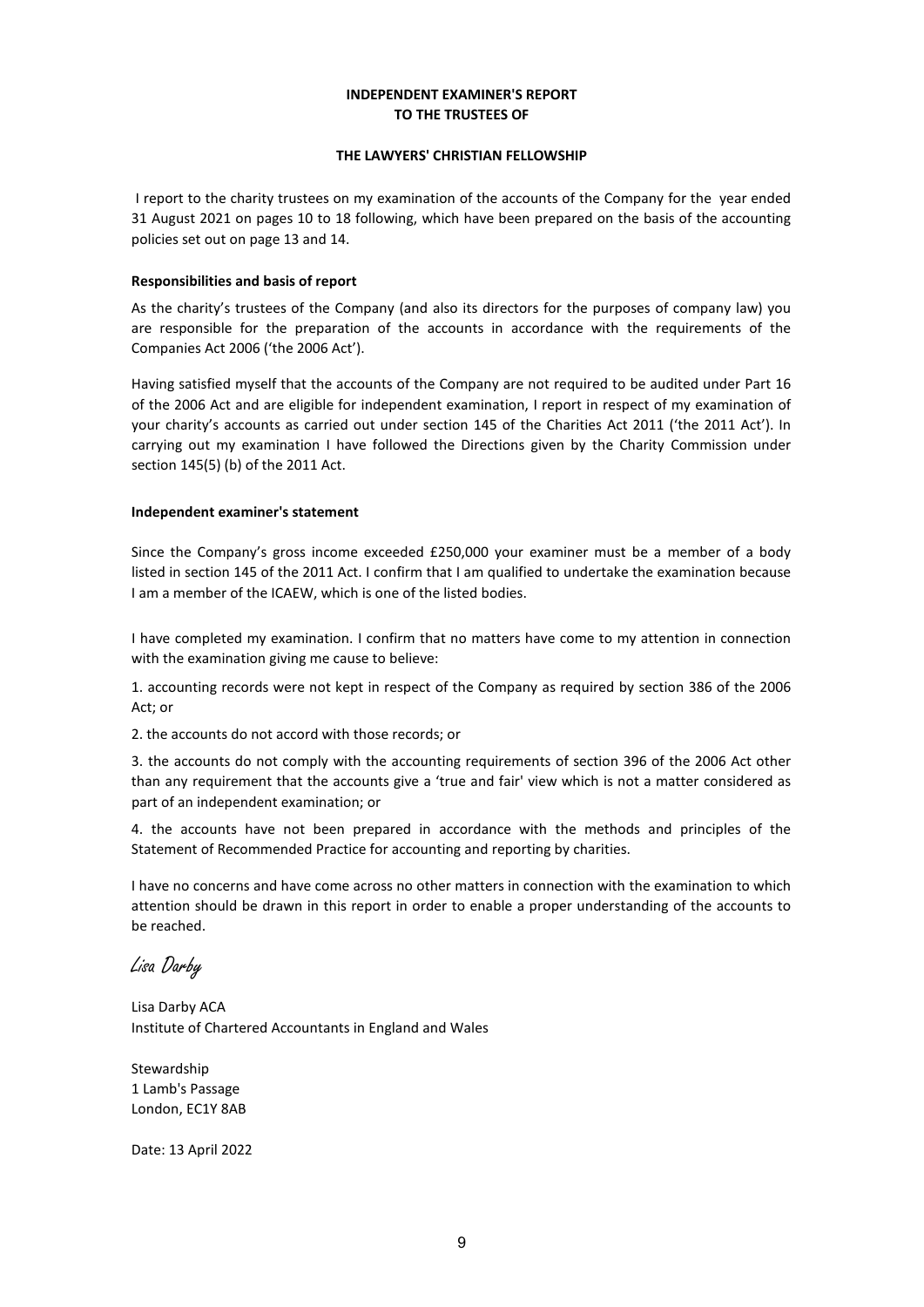# **Statement of Financial Activities**

# **FOR THE YEAR ENDED 31 AUGUST 2021**

# **Summary Income and Expenditure Account**

|                                                |      | Unrestricted<br>Funds | Restricted<br>Funds | Total<br>Funds | Total<br>Funds<br>8 month<br>period |
|------------------------------------------------|------|-----------------------|---------------------|----------------|-------------------------------------|
|                                                | Note |                       |                     | 2021           | 2020                                |
|                                                |      | $\pmb{\mathsf{f}}$    | £                   | £              | $\pmb{\mathsf{f}}$                  |
| <b>INCOME AND ENDOWMENTS FROM</b>              |      |                       |                     |                |                                     |
| <b>General Donations &amp; Legacies</b>        | 3    | 241,614               | 24,496              | 266,109        | 173,517                             |
| <b>Charitable Activities</b>                   | 3    | 379                   |                     | 379            | 50                                  |
| Investment income                              |      | 16                    |                     | 16             | 55                                  |
| Total income                                   |      | 242,009               | 24,496              | 266,504        | 173,622                             |
| <b>EXPENDITURE ON</b><br>Charitable activities | 4    | 249,593               | 32,944              | 282,536        | 212,400                             |
| Total expenditure                              |      | 249,593               | 32,944              | 282,536        | 212,400                             |
| Net income/(expenditure)                       |      | (7, 584)              | (8, 448)            | (16, 032)      | (38, 779)                           |
| Transfers between funds                        |      |                       |                     |                |                                     |
|                                                |      | (7, 584)              | (8, 448)            | (16, 032)      | (38, 779)                           |
| Other recognised gains/(losses):               |      |                       |                     |                |                                     |
| Net movement in funds                          |      | (7, 584)              | (8, 448)            | (16, 032)      | (38, 779)                           |
| <b>Reconciliation of funds:</b>                |      |                       |                     |                |                                     |
| Total funds brought forward                    |      | 93,274                | 17,755              | 111,029        | 149,807                             |
| <b>Total funds carried forward</b>             |      | 85,690                | 9,307               | 94,997         | 111,029                             |

The numbers may not add up precisely due to rounding.

Movements on reserves and all recognised gains and losses are shown above.

The notes on page 13-18 form part of these accounts.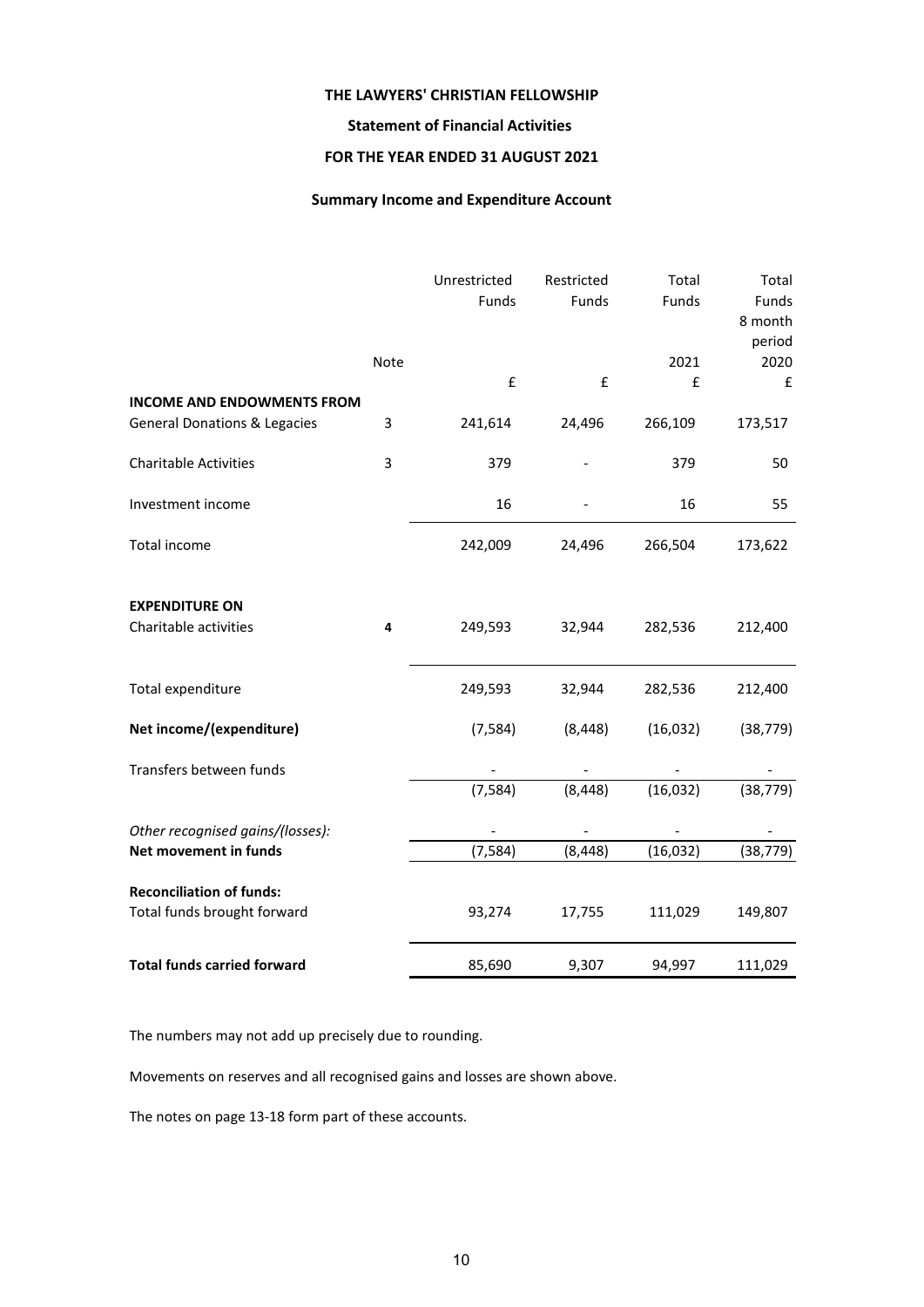# **BALANCE SHEET AS AT 31st AUGUST 2021**

|                                         | Note             | Unrestricted | Restricted | <b>Total funds</b> | Total funds |
|-----------------------------------------|------------------|--------------|------------|--------------------|-------------|
|                                         |                  | Funds        | Funds      | 2021               | 2020        |
| <b>FIXED ASSETS</b>                     |                  | £            | £          | £                  | £           |
| Tangible assets                         | $\boldsymbol{6}$ |              |            |                    | 296         |
|                                         |                  |              |            |                    | 296         |
| <b>CURRENT ASSETS</b>                   |                  |              |            |                    |             |
| Stock                                   | 7                | 973          |            | 973                | 1,053       |
| Debtors                                 | 8                | 6,389        | 189        | 6,578              | 9,799       |
| Cash at bank                            | 9                | 82,363       | 25,844     | 108,207            | 130,027     |
|                                         |                  | 89,725       | 26,033     | 115,759            | 140,878     |
| <b>CURRENT LIABILITIES</b>              |                  |              |            |                    |             |
| Liabilities falling due within one year | 10               | 4,036        | 16,726     | 20,762             | 30,145      |
| <b>Net Current Assets</b>               |                  | 85,690       | 9,307      | 94,997             | 110,733     |
| <b>NET ASSETS</b>                       |                  | 85,690       | 9,307      | 94,997             | 111,029     |
| <b>FUND BALANCES</b>                    |                  |              |            |                    |             |
| Unrestricted funds                      | 11               |              |            |                    |             |
| General Funds                           |                  | 85,690       |            | 85,690             | 93,274      |
|                                         |                  |              |            | 0                  | 0           |
| <b>Restricted Funds</b>                 | $11\,$           |              | 9,307      | 9,307              | 17,755      |
|                                         |                  | 85,690       | 9,307      | 94,997             | 111,029     |

The charitable company is entitled to exemption from audit under Section 477 of the Companies Act 2006 for the financial period ended 31st August 2021.

The members have not required the company to obtain an audit of its financial statements for the financial period ended 31 August 2021 in accordance with Section 476 of the Companies Act 2006 however, in accordance with Section 145 of the Charities Act 2011, the accounts have been examined by an independent examiner and their report has been included in these financial statements.

The directors (who are the charitable company's trustees for the purposes of charity law) acknowledge their responsibilities for:

- (a) ensuring that the charitable company keeps accounting records which comply with Sections 386 and 387 of the Companies Act 2006 and
- (b) preparing financial statements which give a true and fair view of the state of affairs of the charitable company as at end of each financial year and of its net income or expenditure for each financial year in accordance with the requirements of Sections 394 and 395 and which otherwise comply with the requirements of the Companies Act 2006 relating to financial statements, so far as applicable to the charitable company.

The financial statements were approved by the Board of Directors on 28 February 2022 and were signed on its behalf by:

Rebekah Muinde

Rebekah Muinde Company number: 7422674 Charity number: 1139281

The notes on page 13-18 form part of these accounts.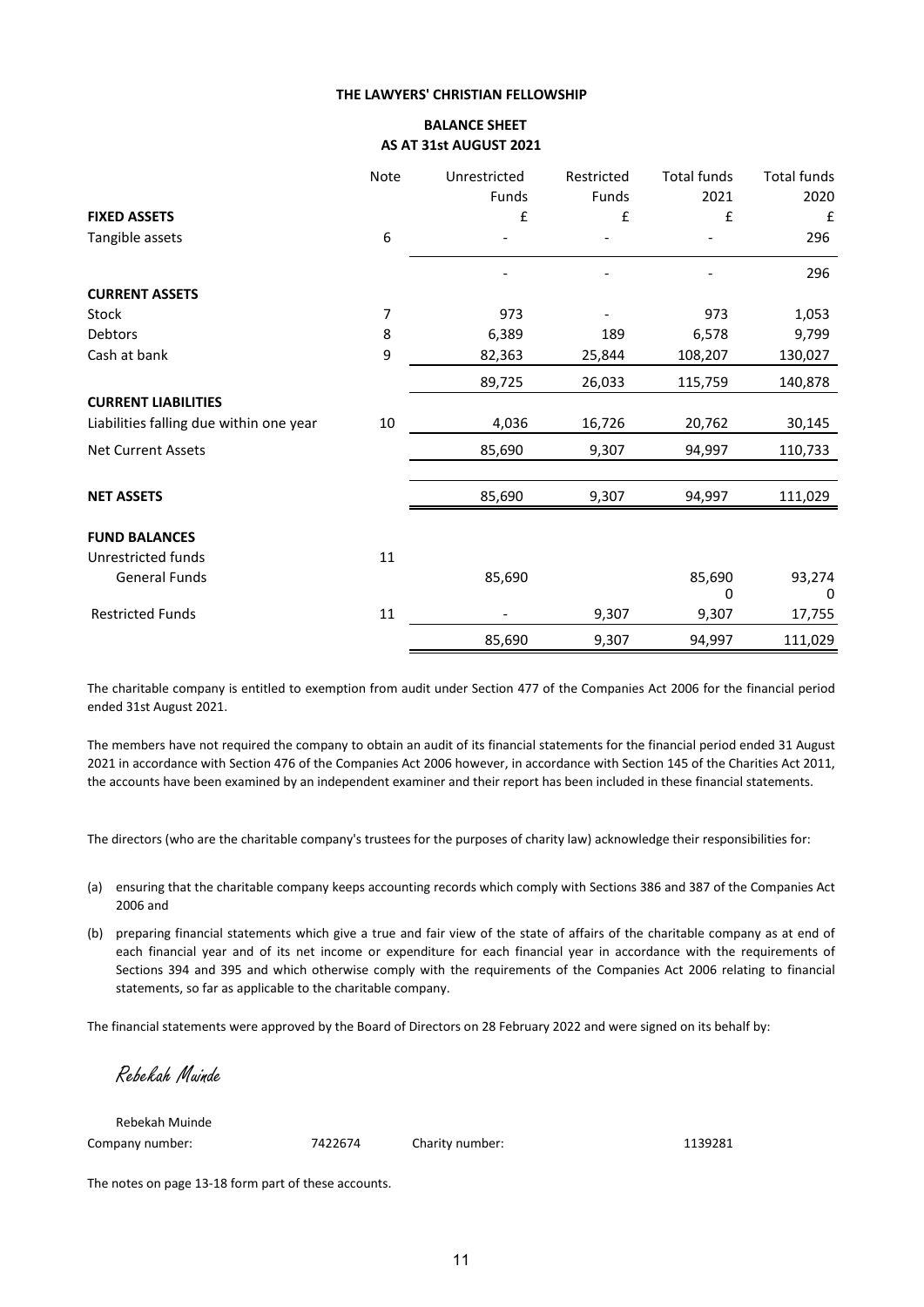# **Detailed Statement of Financial Activities with Comparatives**

# **FOR THE YEAR ENDED 31 AUGUST 2021**

|                                    |      |                                 |                     |                    | Unrestricted       |                     |                    |
|------------------------------------|------|---------------------------------|---------------------|--------------------|--------------------|---------------------|--------------------|
|                                    |      | Unrestricted<br>Funds - General | Restricted<br>Funds | <b>Total Funds</b> | Funds -<br>General | Restricted<br>Funds | <b>Total Funds</b> |
|                                    |      |                                 |                     |                    | 8 month            | 8 month             | 8 month            |
|                                    |      |                                 |                     |                    | period             | period              | period             |
|                                    |      | 2021                            | 2021                | 2021               | 2020               | 2020                | 2020               |
|                                    | Note | £                               | £                   | £                  | £                  | £                   | £                  |
| <b>INCOME FROM</b>                 |      |                                 |                     |                    |                    |                     |                    |
| General donations                  | 3    | 241,614                         | 24,496              | 266,109            | 156,831            | 16,686              | 173,517            |
| Charitable activities              | 3    | 379                             |                     | 379                | 50                 |                     | 50                 |
| Investment income                  |      | 16                              | $\overline{a}$      | 16                 | 55                 |                     | 55                 |
| Total income                       |      | 242,009                         | 24,496              | 266,504            | 156,936            | 16,686              | 173,621            |
| <b>EXPENDITURE ON</b>              |      |                                 |                     |                    |                    |                     |                    |
| Charitable activities              | 4    | 249,593                         | 32,944              | 282,536            | 174,550            | 37,850              | 212,400            |
| Total expenditure                  |      | 249,593                         | 32,944              | 282,536            | 174,550            | 37,850              | 212,400            |
| Net income/(expenditure)           |      | (7, 584)                        | (8, 448)            | (16,032)           | (17, 614)          | (21, 164)           | (38, 779)          |
| Transfers between funds            |      |                                 |                     |                    | 0                  | 0                   |                    |
|                                    |      | (7, 584)                        | (8, 448)            | (16, 032)          | (17, 614)          | (21, 164)           | (38, 779)          |
| Other gains/(losses)               |      |                                 |                     |                    |                    |                     |                    |
| Net movement in funds              |      | (7, 584)                        | (8, 448)            | (16, 032)          | (17, 614)          | (21, 164)           | (38, 779)          |
| <b>Reconciliation of funds:</b>    |      |                                 |                     |                    |                    |                     |                    |
| Total funds brought forward        |      | 93,274                          | 17,755              | 111,029            | 110,888            | 38,919              | 149,807            |
| <b>Total funds carried forward</b> |      | 85,690                          | 9,307               | 94,997             | 93,274             | 17,755              | 111,029            |

The numbers may not add up precisely due to rounding.

Movements on reserves and all recognised gains and losses are shown above.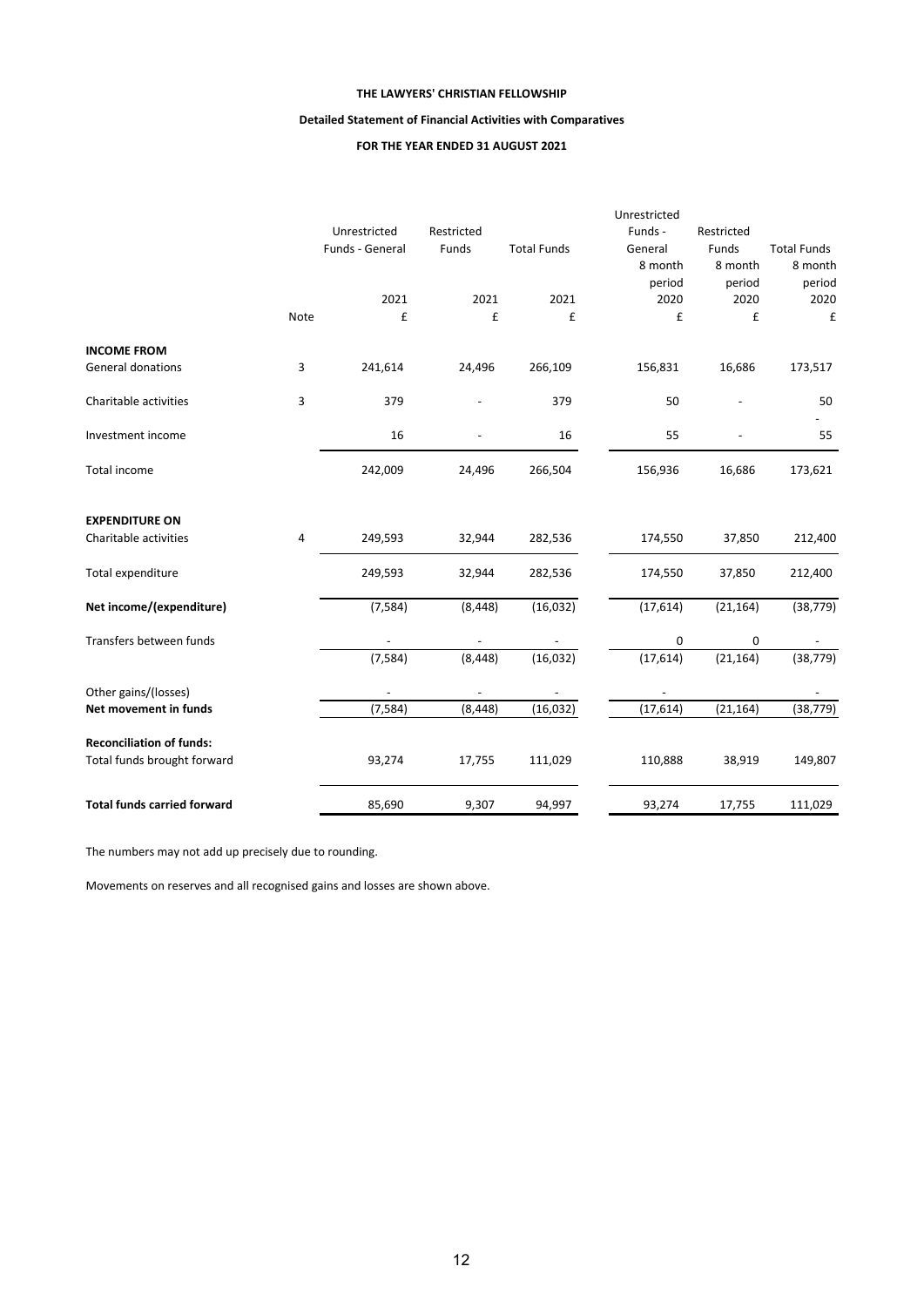#### **Notes to the Accounts**

### **FOR THE YEAR ENDED 31 AUGUST 2021**

#### **1 Statutory Information**

The charity is a charitable company limited by guarantee and is incorporated in the United Kingdom. The company's registered number and registered office address can be found on the Company Information page.

#### **2 Accounting Policies**

These financial statements are prepared on a going concern basis, under the historical cost convention.

These financial statements have been prepared in accordance with the "Statement of Recommended Practice: Accounting and Reporting by Charities preparing their accounts in accordance with the Financial Reporting Standard applicable in the UK and Republic of Ireland (FRS 102) ("the Charities SORP"), with the Financial Reporting Standard applicable in the United Kingdom and Republic of Ireland ("FRS 102"), with the Companies Act 2006 and with the Charities Act 2011. The charity meets the definition of a public benefit entity as set out in FRS 102.

The principles adopted in the preparation of the financial statements are set out below.

#### a) Going concern

The trustees (who are the charitable company's directors for the purposes of company law) have assessed whether the use of the going concern basis is appropriate and have considered possible events or conditions that might cast significant doubt on the ability of the charity to continue as a going concern. The trustees have made this assessment for a period of at least one year from the date of approval of the financial statements. In particular the trustees have considered the charity's forecasts and projections and the possible implications should projected income and / or expenditure vary unexpectedly. The trustees have concluded that there is a reasonable expectation that the charity has adequate resources to continue to operate for the foreseeable future. The charity therefore continues to adopt the going concern basis in preparing its financial statements.

In making this assessment the trustees have considered the impact of Covid-19 and have concluded that its impact can be effectively managed.

#### b) Income

Income including investment income is recognised in the period in which the charity becomes entitled to receipt, the amount receivable can be measured with reasonable certainty, and receipt is probable. For the most part, income is generally recognised when it is received. Income is only deferred when the charity has to fulfil conditions before becoming entitled to it or where the donor has specified that the income is to be expended in a future period.

Income from donations and legacies includes:

- i) Recoverable gift aid. This is recognised when the related donation is received. Gift aid that has not been recovered by the balance sheet date is included as a debtor.
- ii) Legacies. Income from legacies is recognised when a distribution is received from the estate or, if earlier, when the charity has been notified that a distribution will be made and the amount receivable can be measured reliably.

Income from charitable activities represents income receivable from goods, services and facilities supplied in furtherance of the charity's charitable objects. It includes income from conferences.

Investment income represents income generated by the charity's assets and includes income from bank interest.

#### c) Expenditure

Expenditure, including irrecoverable VAT, is recognised when it is incurred or, if earlier, when a legal or constructive obligation for a payment arises provided that it is probable that settlement will be required and the amount of the obligation can be measured reliably.

The charity makes grants to other institutions and individuals to further its charitable objectives. Grants payable are recognised as constructive obligations arise, which is generally when the charity expresses a commitment to the recipient that can be measured reliably and then only to the extent that any conditions associated with the grant are outside of the control of the charity.

Expenditure on raising funds comprises a portion of salary costs and expenditure on promotional materials.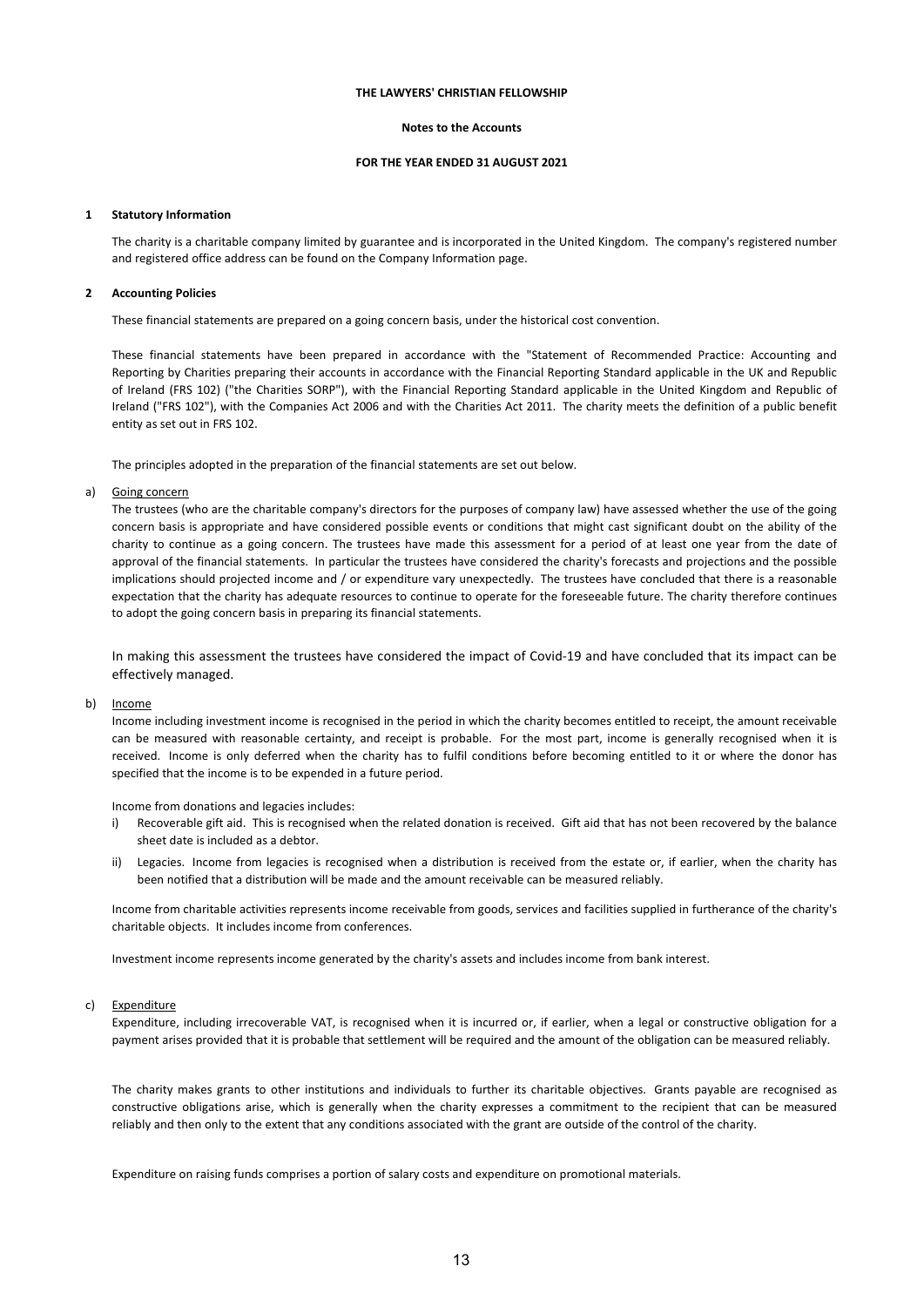#### **Notes to the Accounts**

#### **FOR THE YEAR ENDED 31 AUGUST 2021**

Governance costs, which are included in expenditure on charitable activities but are identified separately in the notes to the accounts, includes costs associated with the independent examination of the financial statements, compliance with constitutional and statutory requirements and any other expenditure incurred on the strategic management of the charity.

### d) Fund accounting

General funds are unrestricted funds which are available for use at the discretion of the trustees in furtherance of the general objectives of the charity. Designated funds comprise unrestricted funds that have been set aside by the trustees for particular purposes. Restricted funds are donations which are to be used in accordance with specific restrictions imposed by donors; they include donations received from appeals for specific activities or projects. Endowment funds are donations that are retained as capital in accordance with the donor's wishes. The nature of the restriction determines whether the endowments represent permanent endowments or expendable endowments.

#### e) Tangible fixed assets

Items purchased or donated for the charity's own use are capitalised when the cost of purchased items, or the fair value of donated items, is more than £500 and the item is expected to benefit the charity over more than one accounting period. Depreciation is charged on a straight line basis so as to write down the value of each asset to its estimated residual value (if any) over its expected useful economic life. To achieve this objective the following rates of depreciation are charged:

| Office Equipment   | 4 years |
|--------------------|---------|
| Computer Equipment | 4 years |

The carrying values of tangible fixed assets are reviewed for impairment in periods when events or changes in circumstances indicate that the carrying value may not be recoverable.

#### f) Stocks:

Goods purchased for re-sale are stated at the lower of cost and net realisable value.

#### g) Pension scheme arrangements

The charity operates defined contribution pension schemes for its employees. Obligations for contributions to these schemes are recognised as an expense when the liability arises. The assets of these schemes are held separately from those of the charity in independently administered funds.

#### h) Taxation

The company is a registered charity; it has taken advantage of the various reliefs from taxation available to charities and no tax is payable on the charity's income.

### i) Exemption from preparing a cashflow statement The charity has taken advantage of an exemption conferred by the Charities SORP and has not prepared a cash flow statement.

#### j) Critical accounting estimates and areas of judgement

The trustees do not consider that there any material sources of estimation or uncertainty at the balance sheet date that could result in a material adjustment to the carrying values of assets and liabilities in the next reporting period.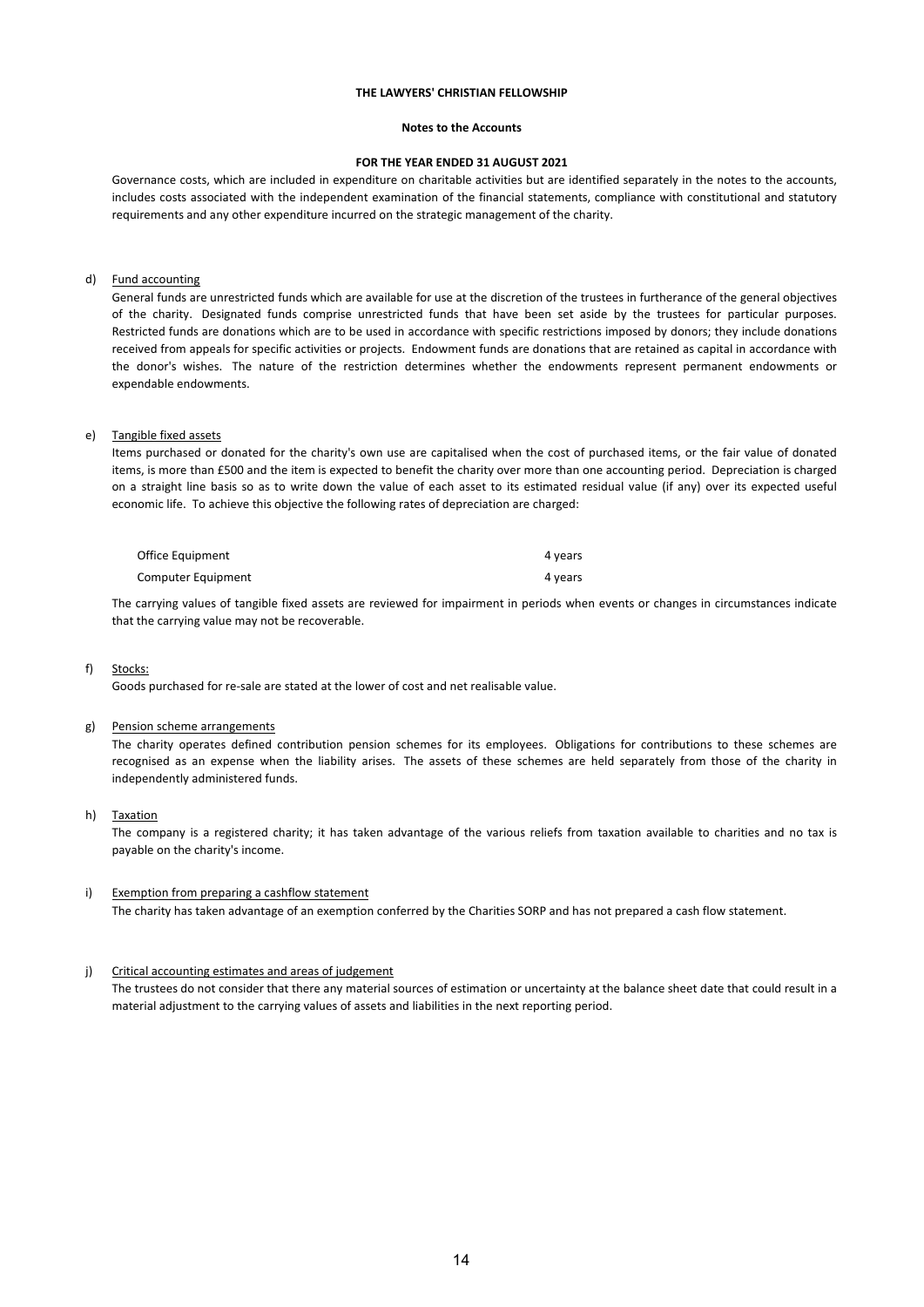# **Notes to the Accounts**

### **FOR THE YEAR ENDED 31 AUGUST 2021**

| <b>Voluntary income</b> |  |
|-------------------------|--|
|-------------------------|--|

| 3 | <b>Voluntary income</b>                  | Total             | Total                    |
|---|------------------------------------------|-------------------|--------------------------|
|   |                                          | Year to 31 August | 8 months to 31           |
|   |                                          | 2021              | August 2020              |
|   |                                          | £                 | £                        |
|   | <b>General donations</b>                 | 194,519           | 123,482                  |
|   | Gifts for other groups                   | 989               | 320                      |
|   | Income for CLEAR                         | 21,136            | 14,665                   |
|   | Grants - Job retention scheme            | 17,166            | 16,248                   |
|   | Tax recoverable                          | 32,300            | 18,801                   |
|   |                                          | 266,110           | 173,517                  |
|   | <b>Income from Charitable Activities</b> |                   |                          |
|   | Conferences                              | 298               | $\overline{\phantom{a}}$ |
|   | Publications, books DVDs                 | 81                | 50                       |
|   |                                          | 379               | 50                       |
|   |                                          |                   |                          |

The charity has received grants from the UK Government as part of its Job Retention Scheme designed to protect jobs threatened as a result of restrictions imposed to slow the spread of COVID-19.

### **4 Charitable activity**

| Year to 31 August<br>8 months to 31<br>2021<br>August 2020<br>£<br><b>Direct Charitable Costs</b><br>£<br>a<br>Costs of generating voluntary income (including staff costs)<br>14,258<br>17,421<br>Staff costs<br>179,536<br>124,708<br>Staff expenses<br>2,574<br>1,373<br>Other staff costs<br>6,016<br>1,652<br>Printing and magazine<br>3,231<br>1,320<br>Cost of publications & books, DVDs sold<br>80<br>5.<br><b>Regional Conferences</b><br>Expeditions & CLEAR expenses<br>1,377<br>323<br>London & Local Group Expenditure<br>793<br>381<br><b>Student Groups</b><br>722<br>225<br>Office costs<br>26,772<br>19,157<br><b>Bank charges</b><br>1,479<br>872<br>Depreciation<br>296<br>580<br>Grants payable<br>28,608<br>Note 3c<br>37,750<br>268,903<br>202,604<br>£<br><b>Support &amp; Administration</b><br>£<br>b<br>Governance costs<br>1,623<br>2,460<br>3,857<br>3,270<br>Printing, postage and stationery<br>Professional fees<br>6,155<br>4,008<br>1,161<br>896<br>Insurance<br>13,633<br>9,796<br><b>Combined charitable activity cost</b><br>282,536<br>212,400 |  | Total | Total |
|--------------------------------------------------------------------------------------------------------------------------------------------------------------------------------------------------------------------------------------------------------------------------------------------------------------------------------------------------------------------------------------------------------------------------------------------------------------------------------------------------------------------------------------------------------------------------------------------------------------------------------------------------------------------------------------------------------------------------------------------------------------------------------------------------------------------------------------------------------------------------------------------------------------------------------------------------------------------------------------------------------------------------------------------------------------------------------------|--|-------|-------|
|                                                                                                                                                                                                                                                                                                                                                                                                                                                                                                                                                                                                                                                                                                                                                                                                                                                                                                                                                                                                                                                                                      |  |       |       |
|                                                                                                                                                                                                                                                                                                                                                                                                                                                                                                                                                                                                                                                                                                                                                                                                                                                                                                                                                                                                                                                                                      |  |       |       |
|                                                                                                                                                                                                                                                                                                                                                                                                                                                                                                                                                                                                                                                                                                                                                                                                                                                                                                                                                                                                                                                                                      |  |       |       |
|                                                                                                                                                                                                                                                                                                                                                                                                                                                                                                                                                                                                                                                                                                                                                                                                                                                                                                                                                                                                                                                                                      |  |       |       |
|                                                                                                                                                                                                                                                                                                                                                                                                                                                                                                                                                                                                                                                                                                                                                                                                                                                                                                                                                                                                                                                                                      |  |       |       |
|                                                                                                                                                                                                                                                                                                                                                                                                                                                                                                                                                                                                                                                                                                                                                                                                                                                                                                                                                                                                                                                                                      |  |       |       |
|                                                                                                                                                                                                                                                                                                                                                                                                                                                                                                                                                                                                                                                                                                                                                                                                                                                                                                                                                                                                                                                                                      |  |       |       |
|                                                                                                                                                                                                                                                                                                                                                                                                                                                                                                                                                                                                                                                                                                                                                                                                                                                                                                                                                                                                                                                                                      |  |       |       |
|                                                                                                                                                                                                                                                                                                                                                                                                                                                                                                                                                                                                                                                                                                                                                                                                                                                                                                                                                                                                                                                                                      |  |       |       |
|                                                                                                                                                                                                                                                                                                                                                                                                                                                                                                                                                                                                                                                                                                                                                                                                                                                                                                                                                                                                                                                                                      |  |       |       |
|                                                                                                                                                                                                                                                                                                                                                                                                                                                                                                                                                                                                                                                                                                                                                                                                                                                                                                                                                                                                                                                                                      |  |       |       |
|                                                                                                                                                                                                                                                                                                                                                                                                                                                                                                                                                                                                                                                                                                                                                                                                                                                                                                                                                                                                                                                                                      |  |       |       |
|                                                                                                                                                                                                                                                                                                                                                                                                                                                                                                                                                                                                                                                                                                                                                                                                                                                                                                                                                                                                                                                                                      |  |       |       |
|                                                                                                                                                                                                                                                                                                                                                                                                                                                                                                                                                                                                                                                                                                                                                                                                                                                                                                                                                                                                                                                                                      |  |       |       |
|                                                                                                                                                                                                                                                                                                                                                                                                                                                                                                                                                                                                                                                                                                                                                                                                                                                                                                                                                                                                                                                                                      |  |       |       |
|                                                                                                                                                                                                                                                                                                                                                                                                                                                                                                                                                                                                                                                                                                                                                                                                                                                                                                                                                                                                                                                                                      |  |       |       |
|                                                                                                                                                                                                                                                                                                                                                                                                                                                                                                                                                                                                                                                                                                                                                                                                                                                                                                                                                                                                                                                                                      |  |       |       |
|                                                                                                                                                                                                                                                                                                                                                                                                                                                                                                                                                                                                                                                                                                                                                                                                                                                                                                                                                                                                                                                                                      |  |       |       |
|                                                                                                                                                                                                                                                                                                                                                                                                                                                                                                                                                                                                                                                                                                                                                                                                                                                                                                                                                                                                                                                                                      |  |       |       |
|                                                                                                                                                                                                                                                                                                                                                                                                                                                                                                                                                                                                                                                                                                                                                                                                                                                                                                                                                                                                                                                                                      |  |       |       |
|                                                                                                                                                                                                                                                                                                                                                                                                                                                                                                                                                                                                                                                                                                                                                                                                                                                                                                                                                                                                                                                                                      |  |       |       |
|                                                                                                                                                                                                                                                                                                                                                                                                                                                                                                                                                                                                                                                                                                                                                                                                                                                                                                                                                                                                                                                                                      |  |       |       |
|                                                                                                                                                                                                                                                                                                                                                                                                                                                                                                                                                                                                                                                                                                                                                                                                                                                                                                                                                                                                                                                                                      |  |       |       |
|                                                                                                                                                                                                                                                                                                                                                                                                                                                                                                                                                                                                                                                                                                                                                                                                                                                                                                                                                                                                                                                                                      |  |       |       |
|                                                                                                                                                                                                                                                                                                                                                                                                                                                                                                                                                                                                                                                                                                                                                                                                                                                                                                                                                                                                                                                                                      |  |       |       |

The amount paid to Stewardship to undertake the independent examination of the accounts for the period ending 31st August 2021 was £1,920 (2020: £1,500).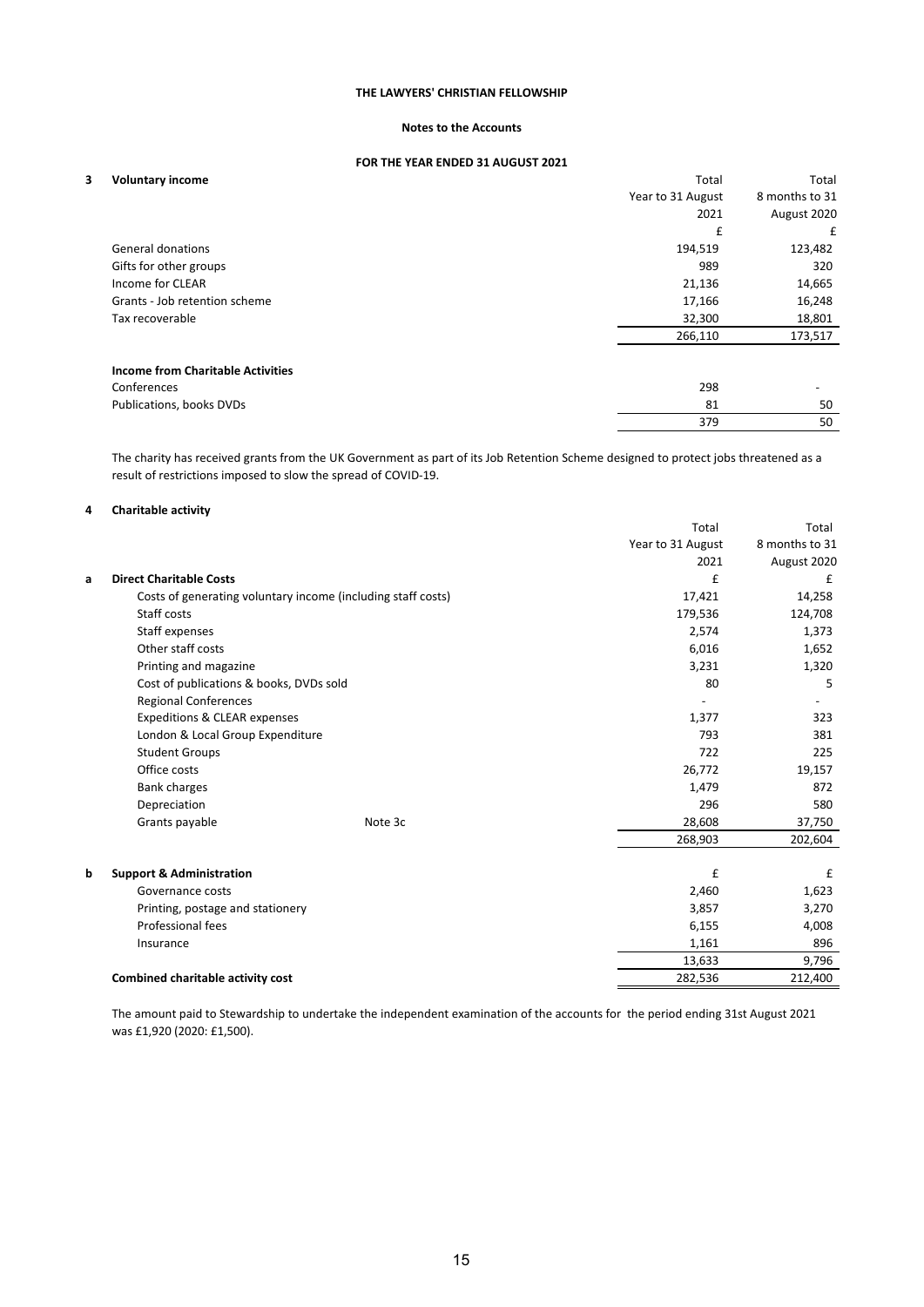# **Notes to the Accounts**

# **FOR THE YEAR ENDED 31 AUGUST 2021**

|   |                     |                     |                          | Year to 31 August | 8 months to 31 |
|---|---------------------|---------------------|--------------------------|-------------------|----------------|
| C | Grants              | <b>Institutions</b> | Individuals              | 2021              | August 2020    |
|   |                     |                     |                          |                   | £              |
|   | CLEAR Kenya         | 6,128               | -                        | 6,128             | 16,250         |
|   | <b>CLEAR Uganda</b> | 6,000               | ٠                        | 6,000             | 9,000          |
|   | <b>CLEAR Rwanda</b> | 16,480              | $\overline{\phantom{0}}$ | 16,480            | 12,500         |
|   |                     | 28.608              |                          | 28,608            | 37,750         |
|   |                     |                     |                          |                   |                |

|  | <b>Staff &amp; Trustees</b>              | Year to 31 August<br>2021 | 8 months to 31<br>August 2020 |  |
|--|------------------------------------------|---------------------------|-------------------------------|--|
|  |                                          |                           |                               |  |
|  | Gross wages, salaries & benefits in kind | 177,038                   | 127,843                       |  |
|  | Employer's National Insurance costs      | 9.943                     | 6,676                         |  |
|  | Pension costs                            | 6.064                     | 4.447                         |  |
|  | Total staff costs                        | 193.045                   | 138,966                       |  |

The charity has 5 full time equivalent employed staff. Many of its activities are carried out by volunteers. No staff received salaries at a rate of more than £60,000 per annum.

Remuneration payable to key management for the financial year to 31 August 2021 was £71,803 (2020: 8 months £50,800). Key management is considered to cover the senior management directly employed by the charity.

No remuneration was paid to any trustee during the year nor to any person connected to them.

| 6 | <b>Tangible Fixed Assets</b>    |           | Office             | Website & | Total          | Total          |
|---|---------------------------------|-----------|--------------------|-----------|----------------|----------------|
|   |                                 | Computers | Equipment          | database  | 31 August 2021 | 31 August 2020 |
|   | Cost                            | £         | $\pmb{\mathsf{f}}$ | £         | £              | £              |
|   | At 1 September 2020             | 15,660    | 5,927              | 10,885    | 32,472         | 32,472         |
|   | Additions/(Disposals)           |           |                    |           |                |                |
|   | At 31 August 2021               | 15,660    | 5,927              | 10,885    | 32,472         | 32,472         |
|   | <b>Accumulated Depreciation</b> |           |                    |           |                |                |
|   | At 1 September 2020             | 15,364    | 5,927              | 10,885    | 32,176         | 31,597         |
|   | Charge for the year             | 296       |                    |           | 296            | 579            |
|   | Disposals                       |           |                    |           |                |                |
|   | At 31 August 2021               | 15,660    | 5,927              | 10,885    | 32,472         | 32,176         |
|   | Net book value                  |           |                    |           |                |                |
|   | At 31 August 2021               |           |                    |           |                |                |
|   | At 1 September 2020             | 296       |                    |           | 296            | 296            |
| 7 | <b>Stock</b>                    |           |                    | 31-Aug-21 | 31-Aug-20      |                |
|   |                                 |           |                    | £         | £              |                |
|   | At Cost                         |           |                    | 973       | 1,053          |                |
|   |                                 |           |                    | 973       | 1,053          |                |
| 8 | <b>Debtors and Prepayments</b>  |           |                    |           |                |                |
|   | Tax recoverable                 |           |                    | 2,083     | 1,292          |                |
|   | <b>Other Debtors</b>            |           |                    | 2,994     | 6,098          |                |
|   | Prepayments                     |           |                    | 1,500     | 2,407          |                |
|   |                                 |           |                    | 6,578     | 9,799          |                |
| 9 | Cash at Bank and in Hand        |           |                    |           |                |                |
|   | Bank operating accounts         |           |                    | 31,795    | 29,959         |                |
|   | <b>Bank deposits</b>            |           |                    | 76,412    | 100,067        |                |
|   |                                 |           |                    | 108,207   | 130,027        |                |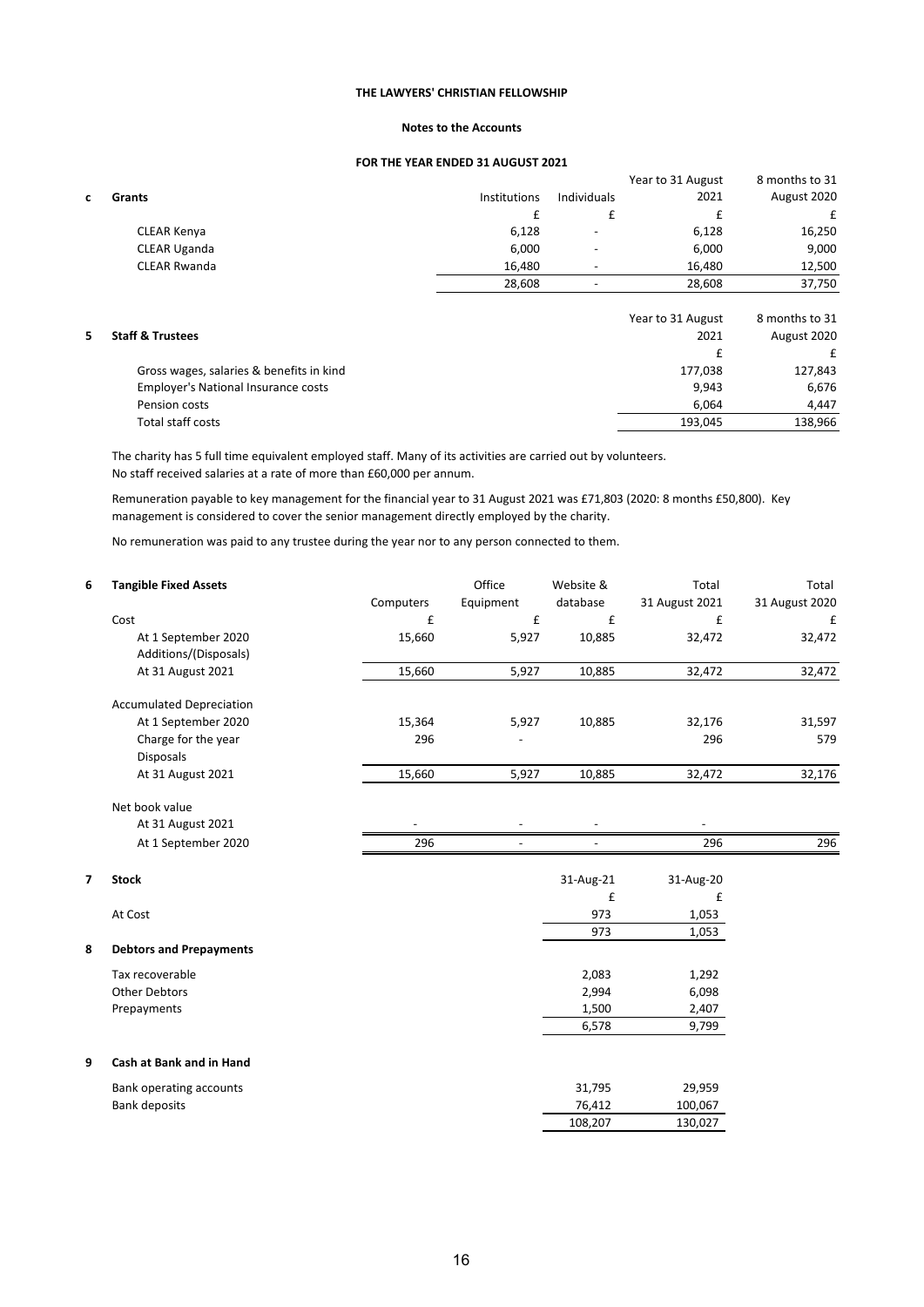# **Notes to the Accounts**

# **FOR THE YEAR ENDED 31 AUGUST 2021**

# **10 Creditors: liabilities falling due within one year**

| Accruals                | 2,598  | 4.645  |
|-------------------------|--------|--------|
| Grants payable          | 16,726 | 20,750 |
| <b>Sundry Creditors</b> | 1,438  | 4,750  |
|                         | 20,762 | 30,145 |

### **11 Funds**

The restricted funds represent amounts received for specific purposes and the movements in the year ended 31 August 2021 are as follows:

# a) **Year ended 31 August 2021**

|    |                                     | Opening | Incoming  | Outgoing   | Transfers                | Closing |
|----|-------------------------------------|---------|-----------|------------|--------------------------|---------|
|    |                                     | balance | resources | resources  | in the year              | balance |
|    |                                     | £       | £         | £          | £                        | £       |
|    | <b>Public Policy</b>                | 2,005   |           |            |                          | 2,005   |
|    | Groups/Regions - Merseyside         | 2,026   | 730       | (355)      |                          | 2,401   |
|    | <b>CLEAR - General</b>              | 12,351  | 23,766    | (32, 589)  |                          | 3,528   |
|    | SYL Dig Deeper                      | 517     | 0         | $\Omega$   |                          | 517     |
|    | Germany Conference 2018             | 856     | 0         | 0          |                          | 856     |
|    |                                     | 17,755  | 24,496    | (32, 944)  |                          | 9,307   |
|    | Unrestricted funds                  |         |           |            |                          |         |
|    | <b>General Funds</b>                | 93,274  | 242,009   | (249, 593) |                          | 85,690  |
|    |                                     | 111,029 | 266,504   | (282, 536) | $\overline{\phantom{a}}$ | 94,997  |
| b) | 8 month period ended 31 August 2020 | Opening | Incoming  | Outgoing   | Transfers                | Closing |
|    |                                     | balance | resources | resources  | in the year              | balance |
|    |                                     | £       | £         | £          | £                        | £       |
|    | <b>SYL Coordinator</b>              |         |           |            |                          | 0       |
|    | <b>Public Policy</b>                | 2,005   |           |            |                          | 2,005   |
|    | Groups/Regions - Merseyside         | 1,706   | 320       |            |                          | 2,026   |
|    | <b>CLEAR - General</b>              | 33,835  | 16,366    | (37, 850)  |                          | 12,351  |
|    | SYL Dig Deeper                      | 517     |           |            |                          | 517     |
|    | Germany Conference 2018             | 856     |           |            |                          | 856     |
|    |                                     | 38,919  | 16,686    | (37, 850)  | $\overline{\phantom{a}}$ | 17,755  |
|    | Unrestricted funds                  |         |           |            |                          |         |
|    | <b>General Funds</b>                | 110,888 | 156,936   | (174, 550) |                          | 93,274  |
|    |                                     | 149,807 | 173,622   | (212, 400) |                          | 111,029 |

### **Analysis of net assets by fund**

The assets and liabilities represented by the various funds as at 31 August 2021 are as follows:

|                                       | Unrestricted<br>Funds | Restricted<br>Funds      | Total     |
|---------------------------------------|-----------------------|--------------------------|-----------|
|                                       | £                     | £                        |           |
| Tangible fixed assets                 |                       | -                        | -         |
| Stock                                 | 973                   | $\overline{\phantom{a}}$ | 973       |
| <b>Debtors</b>                        | 6,389                 | 189                      | 6,578     |
| Cash at bank and in hand              | 82,363                | 25,844                   | 108,207   |
| Creditors falling due within one year | (4,036)               | (16, 726)                | (20, 762) |
|                                       | 85,690                | 9,307                    | 94,996    |